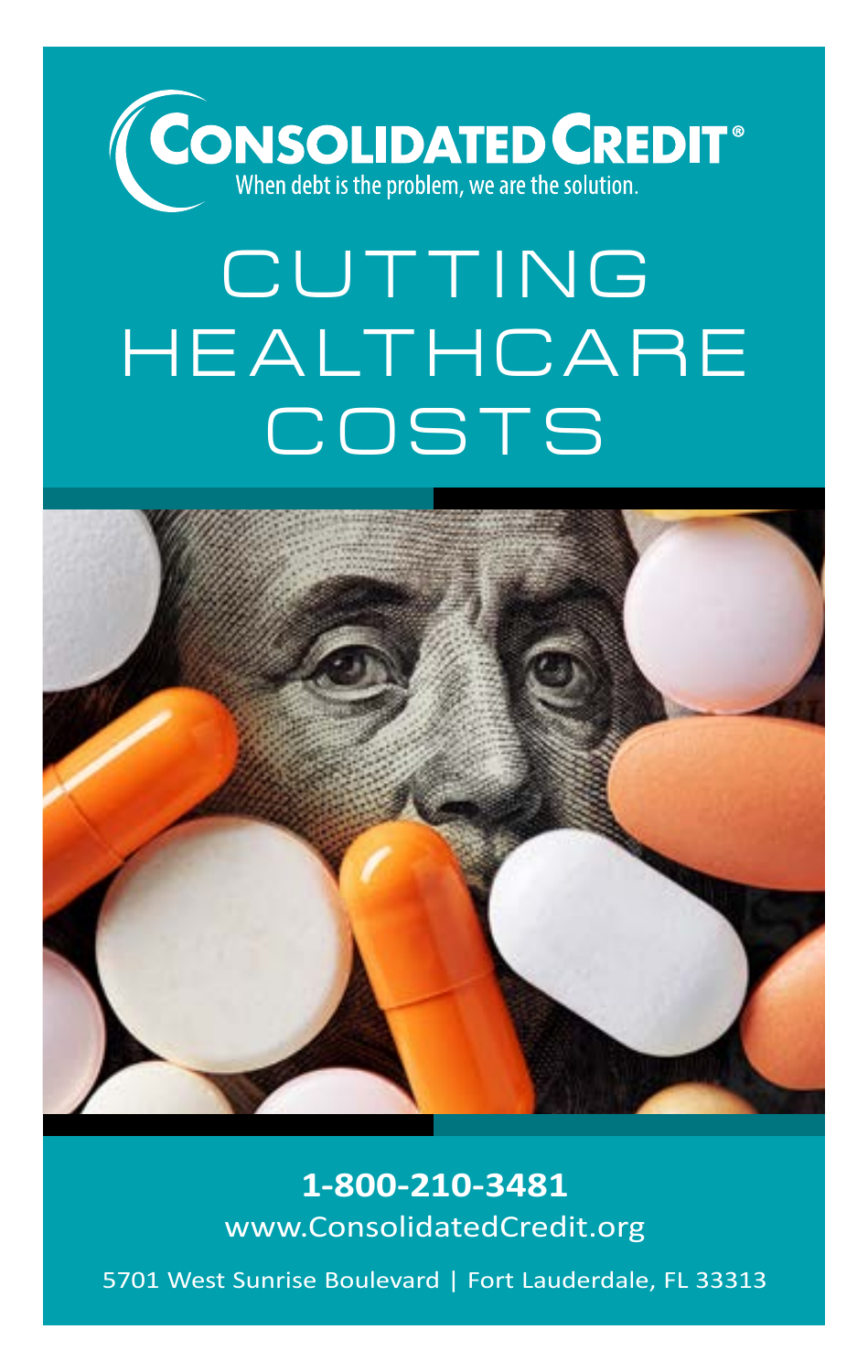Congratulations on taking this important step to learn how to cut healthcare costs. Consolidated Credit has been helping Americans across the country solve their debt and credit problems for over 25 years.

Our educational team has created over forty publications to help you improve your finances. Visit ConsolidatedCredit.org to access all our publications free of charge. You'll also find a range of financial education resources, including interactive courses, instructional videos, webinars, infographics, and more. Our mission is to provide all the tools you need to become debt-free and use money wisely, so you can plan for the future and build wealth.

If you're feeling overwhelmed by high-interest rate credit card debt, I encourage you to call **1-800-210-3481** to receive a free evaluation from a certified credit counselor. Together, you can find the best solution to pay off your debt and achieve financial stability.

I also invite you to share these resources with others you know who want to improve their finances. Consolidated Credit provides partnership programs, which can help groups, businesses and communities learn and grow together. If you're interested in learning more, please call us and we'll be happy to help you customize a program for your organization.

Sincerely,

Jary S. Nexu

Gary S. Herman President Consolidated Credit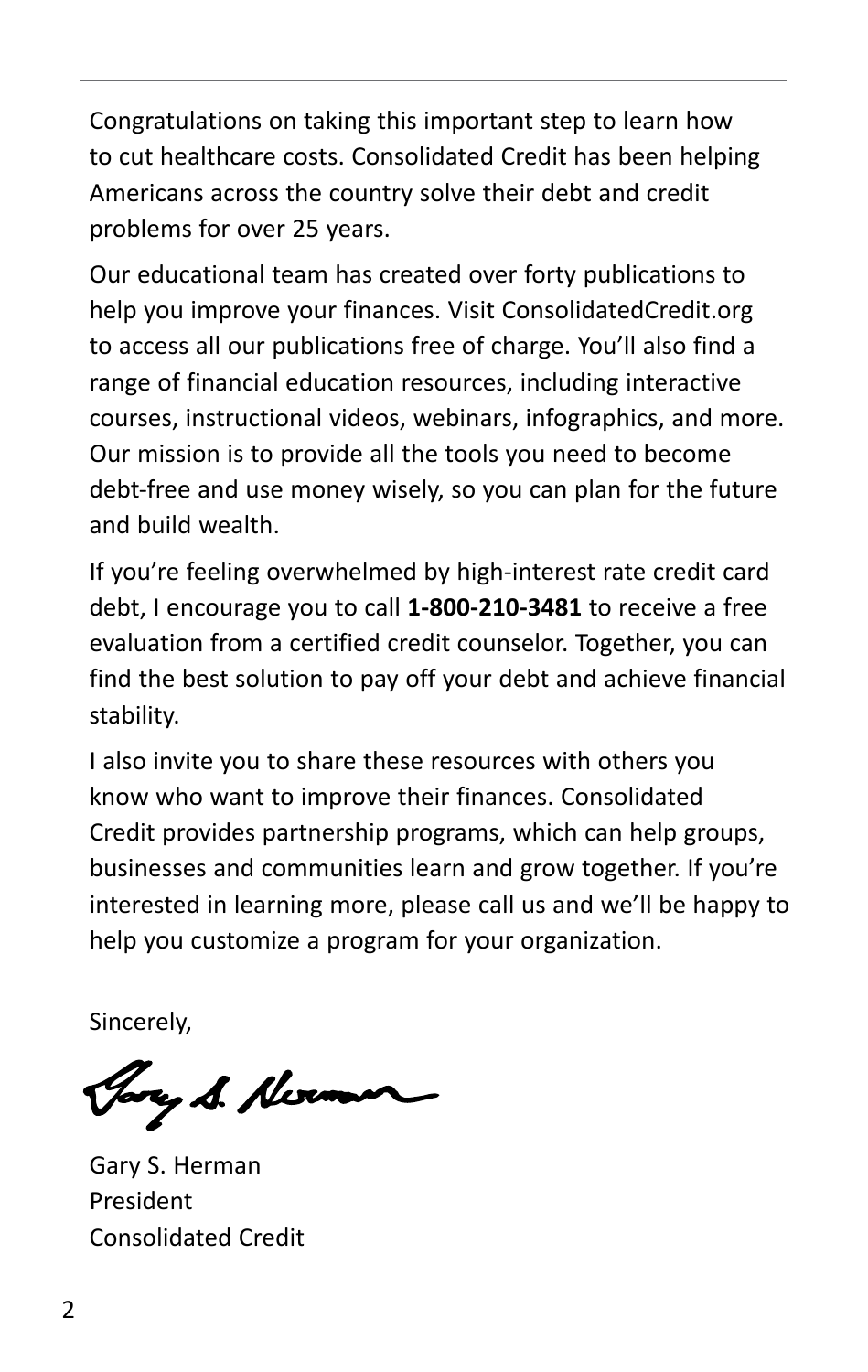# **Cutting Health Care Costs**

It's cliche, but it's true: Your health is your most important asset. It's also a very expensive one to maintain. According to the [Centers for Medicare & Medicaid Services](https://www.cms.gov/Research-Statistics-Data-and-Systems/Statistics-Trends-and-Reports/NationalHealthExpendData/NationalHealthAccountsHistorical#:~:text=U.S.%20health%20care%20spending%20grew,trillion%20or%20%2411%2C582%20per%20person), U.S. health care spending has reached \$11,582 per person. These medical bills can turn into medical debt if you aren't careful.

To cut health care costs – and prevent medical debt – you need to learn about the "3 C's of Health Care Costs:"

- 1. Care
- 2. Communication
- 3. Collections

This guide elaborates on the 3 C's and gives you simple tips for reducing the price of your medical care.

#### **Care**

This is arguably the most important section of this guide. Caring for your health physically, mentally, and financially is the best way to prevent higher medical costs as you age.

These [charts from the health insurance company Cigna](https://www.cigna.com/individuals-families/understanding-insurance/preventive-care) offer proof:

**How much could blood pressure under 140/90 save you a year?**

|                                  | <b>OUT-OF-POCKET</b><br><b>HEALTH CARE COSTS</b><br>(YEARLY) | <b>TOTAL HEALTH</b><br><b>CARE COSTS</b><br>(YEARLY) |
|----------------------------------|--------------------------------------------------------------|------------------------------------------------------|
| Blood Pressure Unknown   \$3,143 |                                                              | \$7,716                                              |
| Blood Pressure < 140/90          | \$2,730                                                      | \$5,652                                              |
| <b>DIFFERENCE</b>                | $$413*$                                                      | $$2,064*$                                            |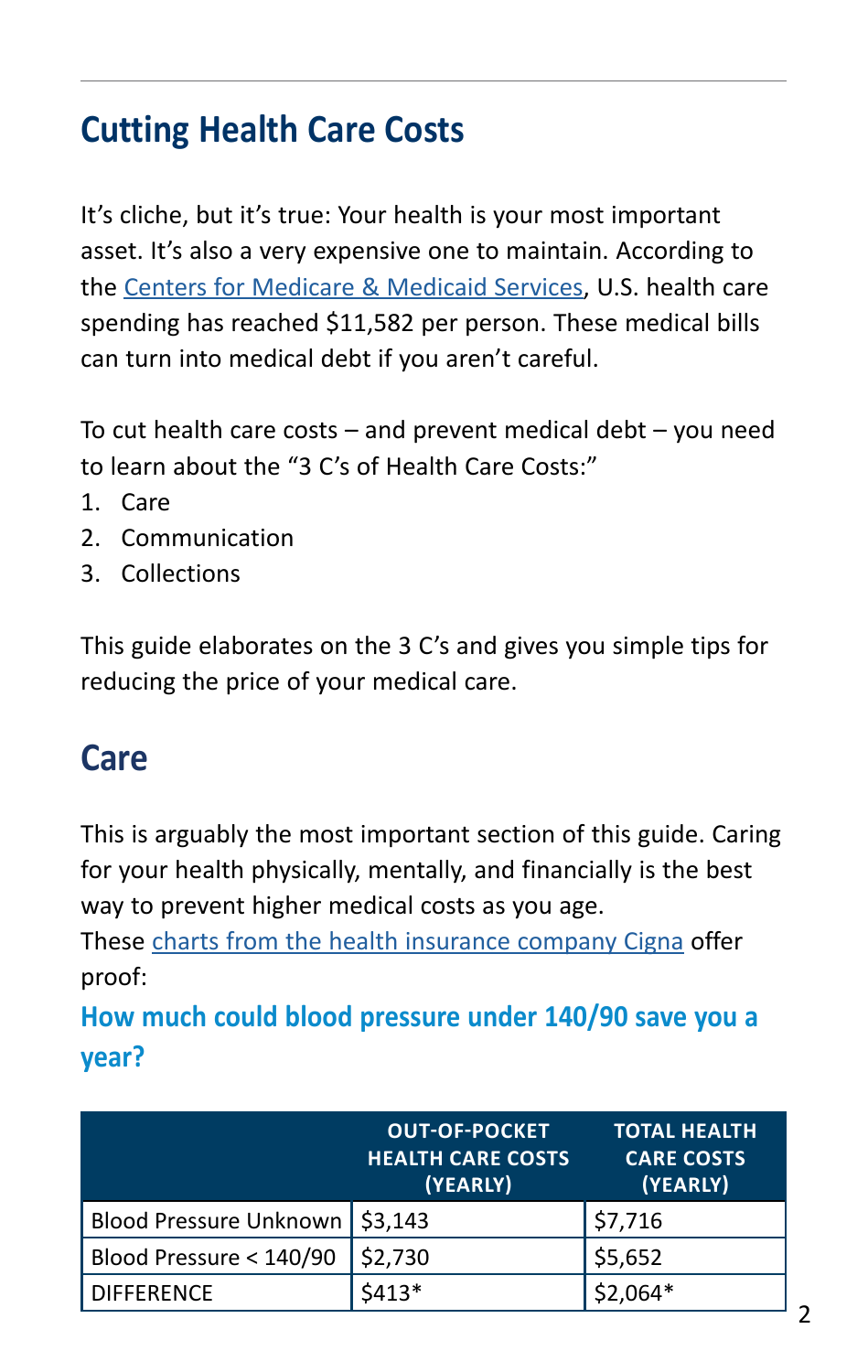#### **How much could cholesterol under 240 save you a year?**

|                   | <b>OUT-OF-POCKET</b><br><b>HEALTH CARE COSTS</b><br>(YEARLY) | <b>TOTAL HEALTH</b><br><b>CARE COSTS</b><br>(YEARLY) |
|-------------------|--------------------------------------------------------------|------------------------------------------------------|
| Cholesterol > 240 | \$3,102                                                      | \$7,392                                              |
| Cholesterol < 240 | \$2,749                                                      | \$5,748                                              |
| <b>DIFFERENCE</b> | $$353*$                                                      | $$1,644*$                                            |

#### **How much could a body mass index (BMI) under 30 save you a year?**

|                   | <b>OUT-OF-POCKET</b><br><b>HEALTH CARE COSTS</b><br>(YEARLY) | <b>TOTAL HEALTH</b><br><b>CARE COSTS</b><br>(YEARLY) |
|-------------------|--------------------------------------------------------------|------------------------------------------------------|
| BMI > 30          | \$3,320                                                      | \$8,604                                              |
| BMI < 30          | \$2,828                                                      | \$6,144                                              |
| <b>DIFFERENCE</b> | $5492*$                                                      | $$2,460*$                                            |

*\* Savings derived from the "Cigna Comprehensive Evaluation of Outcomes Based Incentives", February 1, 2015. Cigna customers enrolled in employersponsored plans with more than 500 employees. Assumes \$2,000 deductible, 20% coinsurance and a \$3,500 out-of-pocket max. Chronic conditions include: Coronary artery disease, congestive heart failure, chronic heart failure, chronic obstructive pulmonary disease, depression, diabetes, low back pain, osteoarthritis, peripheral artery disease, weight complications and asthma. Cigna Affordability Study, 2014.*

Evidently, healthy living also means healthy savings. You can best maintain your personal health care through self-care, insurance, and prescriptions.

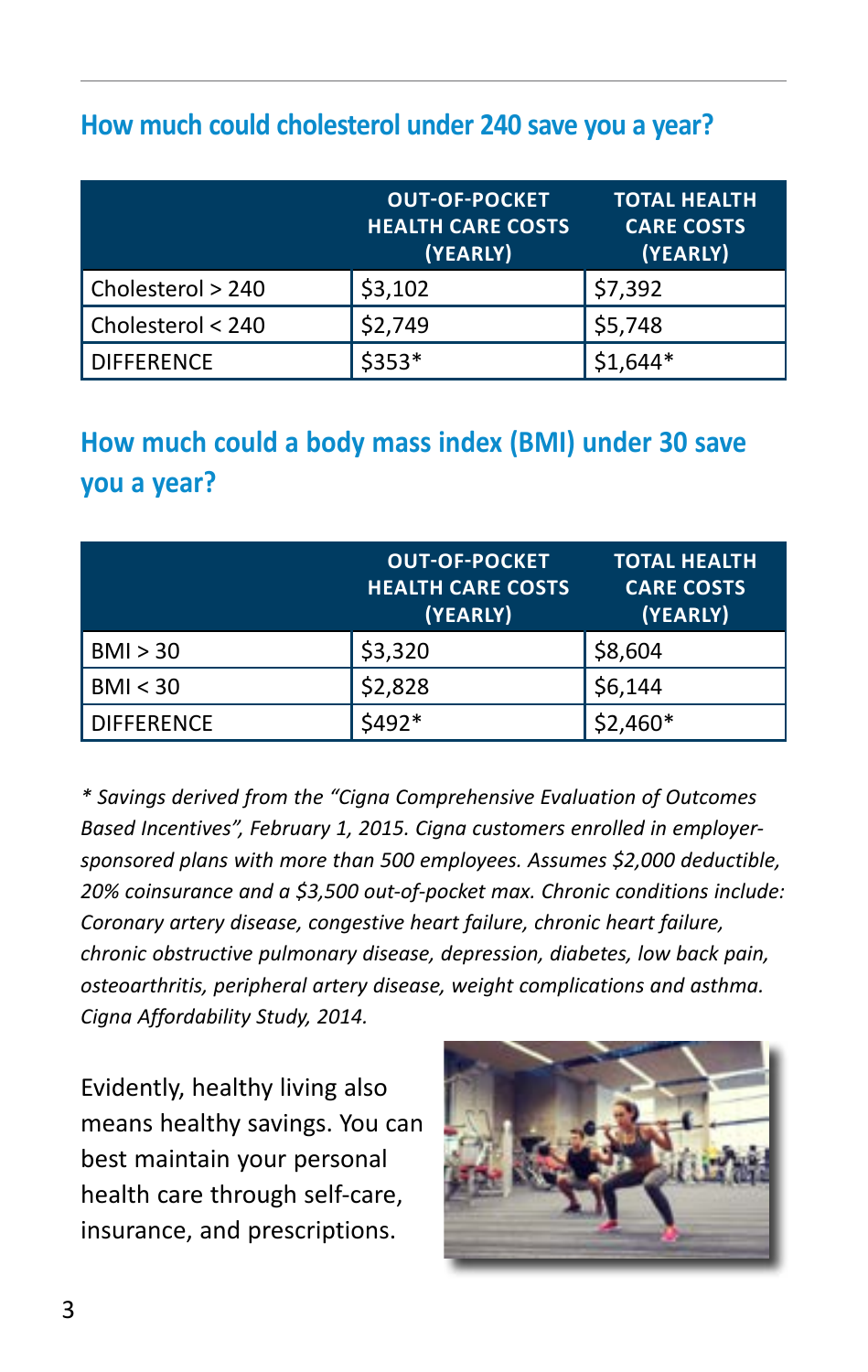## **Self-care**

Self-care is somewhat of a buzzword lately. But it's not all eating cake and taking naps – self-care also means putting in the hard work it takes to nourish your body and mind.

#### **Healthy diet**

Eating a balanced diet isn't a new idea, but it's often a difficult one to stick to. Vegetables, fruit, and protein should all be major parts of your diet. Complex carbohydrates such as oats, whole-wheat bread, and potatoes can also be part of a nutritious meal plan.

For guidance, check out [MyPlate.gov](https://www.myplate.gov). This site was created by the U.S. Department of Agriculture (USDA) and includes updated recommendations for healthy eating based on the latest research.

How will changing your eating habits save you money? Well, a study by [investigators at Brigham and Women's Hospital](https://www.sciencedaily.com/releases/2019/12/191217141314.htm) determined that the annual cost of poor dietary habits is \$300. This money goes toward patients' health care for diseases specifically caused by poor diets, such as heart disease and type 2 diabetes. So, healthy eating could not only save your life but also save you upwards of \$300 per year.

In fact, a nutritious diet is so effective at keeping people healthy that many [researchers](https://www.marketwatch.com/story/how-prescribing-healthy-food-could-save-billions-of-dollars-in-health-care-costs-2019-03-21) have suggested that healthy food should be covered by insurance programs. A [Tufts University study](https://journals.plos.org/plosmedicine/article?id=10.1371/journal.pmed.1002761) found that programs prescribing healthy food could possibly prevent 3.28 million diet-related medical conditions and lower health care costs by more than \$100 billion.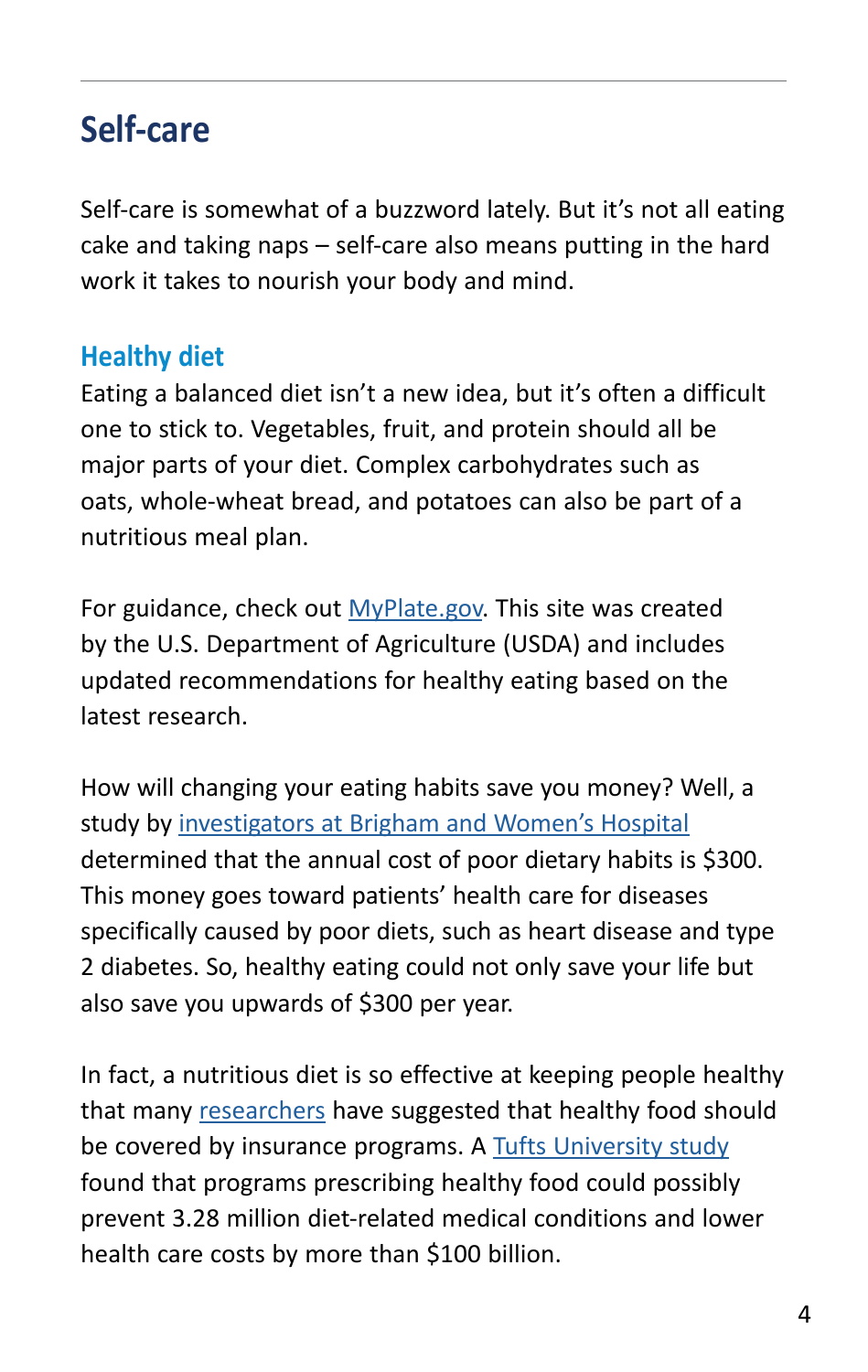#### **Exercise**

A [study published](https://www.nytimes.com/2016/09/07/well/move/whats-the-value-of-exercise-2500.html) in the Journal of the American Heart Association in revealed that people who exercise spend \$2,500 less on health care every year. And it doesn't take much – walking for just half an hour, five days a week is enough to keep your health in check.

You don't need a gym membership, fancy home equipment, or fashionable athleticwear to get started. If you don't feel like taking 30-minute walks outdoors, you can find YouTube video workouts led by personal trainers or even just have a dance party in your living room. Yes, that's right – a dance party. Exercise doesn't have to be boring. As long as you're moving and getting your heart rate up for at least half an hour, you're doing it right.

#### **Reducing stress**

Stress not only hurts your mental health, but your physical health as well. The [National Institute of Mental Health](https://www.nimh.nih.gov/health/publications/stress/) says that stress can contribute to heart disease, high blood pressure, and diabetes, among other life-threatening (and expensive) diseases.

Stress-reducing activities are just as important to add to your routine as a healthy diet and regular exercise. Meditation, creative hobbies, and baking are just a few of the many activities that can help you feel less stressed. Exercise can also help by triggering the release of endorphins and other feel-good chemicals in your brain. Visit the learning center at [Stress.org](https://www.stress.org/education) for more information about how stress affects your health and how you can control it.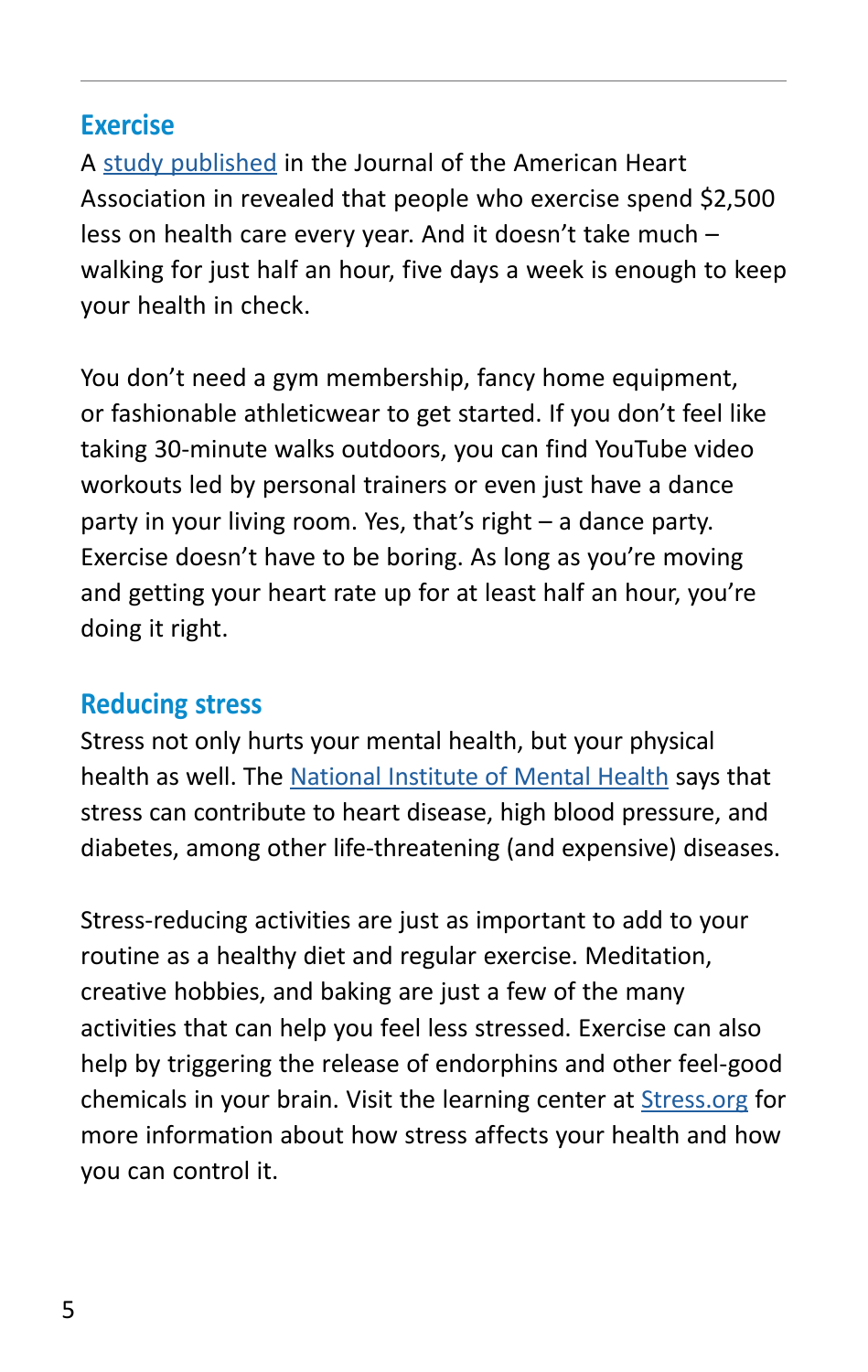#### **Primary care visits**

Ironically, the best way to avoid expensive doctor visits is by regularly seeing a doctor. Getting your yearly checkup ensures that any serious health issues are caught early.

Early detection is incredibly important for both your health and your out-of-pocket costs. For example, [studies in high-income](https://ascopost.com/News/59711)  [countries](https://ascopost.com/News/59711) (such as the United States) revealed that treatment costs are two to four times lower for cancer patients diagnosed early than for those diagnosed with advanced-stage cancer.

Attending your annual physical exams can also help decrease your health insurance premiums. Insurance companies know that those who regularly see a physician are less likely to have more serious health problems later.

So, remember: Preventative care is *always* cheaper than the alternative.

#### **Caring for children's health**

You likely regard the health of your children as more important than you own. However, staying on top of your own health

helps set a good example for your kids. Ensure you are using the advice above for your children's health, as well. Varied diets, regular exercise, and regular checkups with the pediatrician are essential for growing kids.

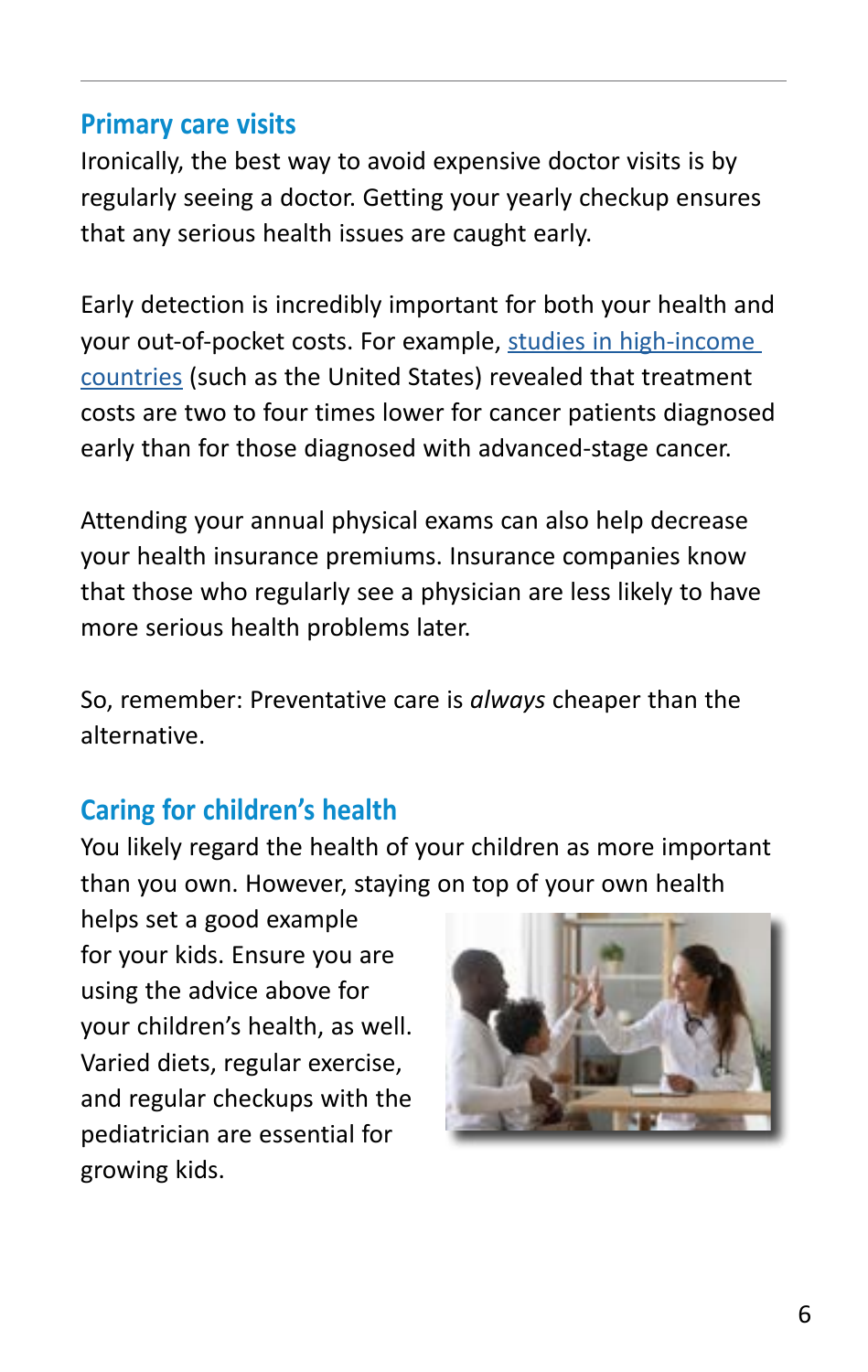Here are a few other tips to keep in mind:

- Make sure your kids are always using their seatbelts and have the proper car seats for their respective ages.
- Children and teens should always wear helmets during activities such as bicycling, skateboarding, rollerblading, etc.
- Secondhand smoke can be extremely harmful. If you can, stop smoking. If you don't stop, at least smoke far away from your children.

## **Insurance**

While it can be difficult to afford health insurance these days, it can be risky, both financially and health-wise, to go without. In fact, a [study](https://www.theguardian.com/us-news/2019/nov/14/health-insurance-medical-bankruptcy-debt#:~:text=According%20to%20a%20study%20published,due%20to%20a%20medical%20illness.) showed that 530,000 bankruptcies filed annually are due to medical debt caused by an illness. Putting off routine medical care may lead to more serious (and expensive) health problems down the road. Health insurance is one way to help pay for the care you need, and perhaps even keep your family out of bankruptcy.

Even with the Affordable Care Act, health insurance is still a major drain on Americans' budgets. While there's no easy solution to the health insurance dilemma, there are strategies you may be able to use to help make it more affordable. Here are some places to start:

#### **Shop frequently**

Websites such as [eHealthInsurance.com](https://www.ehealthinsurance.com) and [HealthMarkets.com](https://www.healthmarkets.com/health-insurance/) can be good starting points. You should also talk with an experienced local insurance agent who is knowledgeable about programs in your area. It can also be helpful to call your local Chamber of Commerce to find out if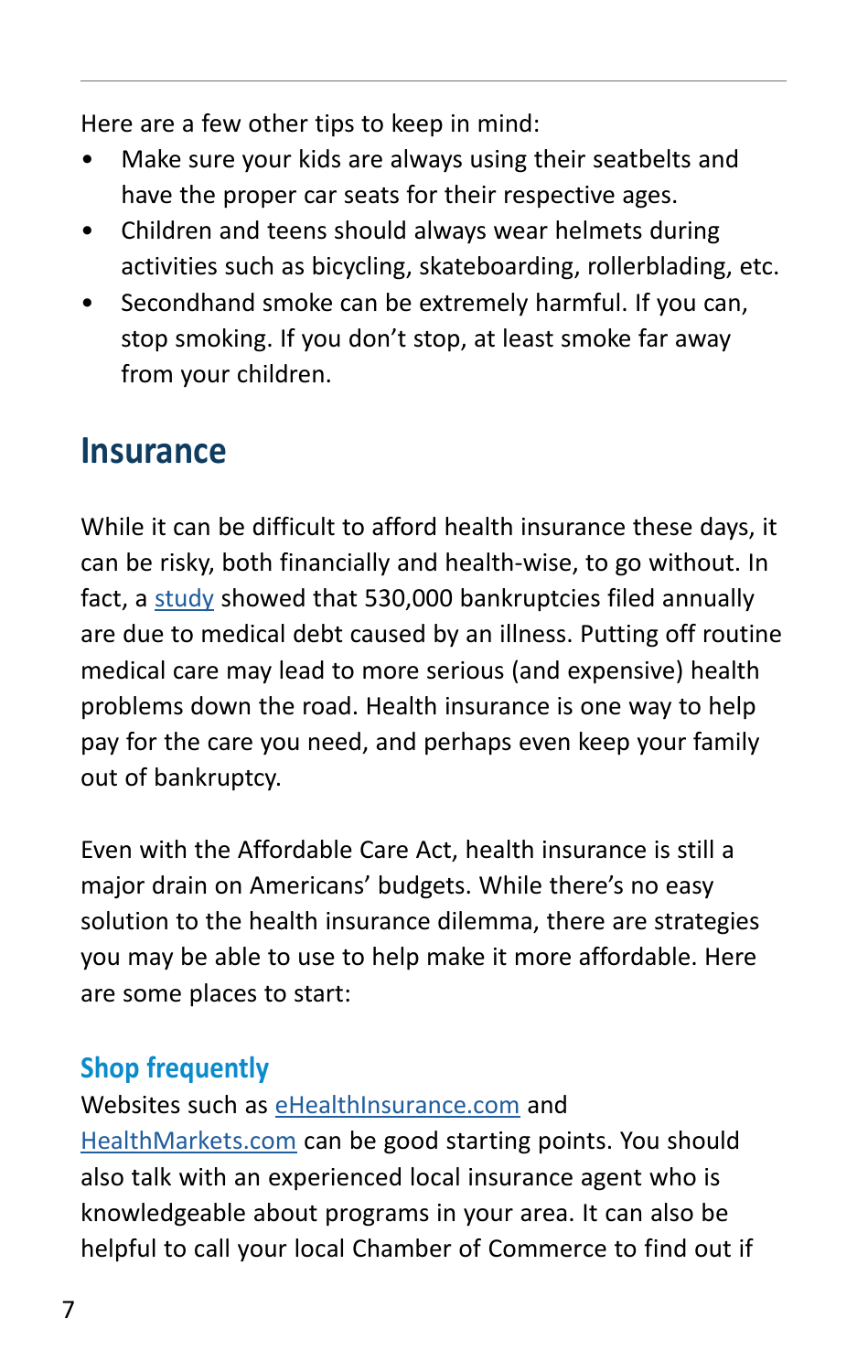they have a health insurance committee that can provide information or referrals. Additionally, ask friends and relatives about their health insurance. They may be able to refer you to a company or insurance agent who can help you find a better plan.

#### **Understand your coverage options**

You'll likely have the choice of major medical, HMO, PPO, or POS plans. Major medical plans meet all of the minimum coverage requirements set forth by the Affordable Care Act. They are usually associated with well-known insurance companies.

HMO stands for Health Maintenance Organization. HMOs are insurance groups that provide health services for a yearly fee.

PPO stands for Preferred Provider Organization. PPOs charge a subscription fee for reduced health care service rates among a specific group of medical providers with some provider flexibility.

A POS plan is a point-of-service plan. POS plans combine elements of HMOs and PPOs. In short:

- HMO: Must choose physicians within the network
- PPO: You can choose any physician, inside or outside the network
- POS: Combines both—primary care in-network but you may go out of network for other services

It's important to pick one that fits your budget and medical needs. Generally, the more flexibility you have in choosing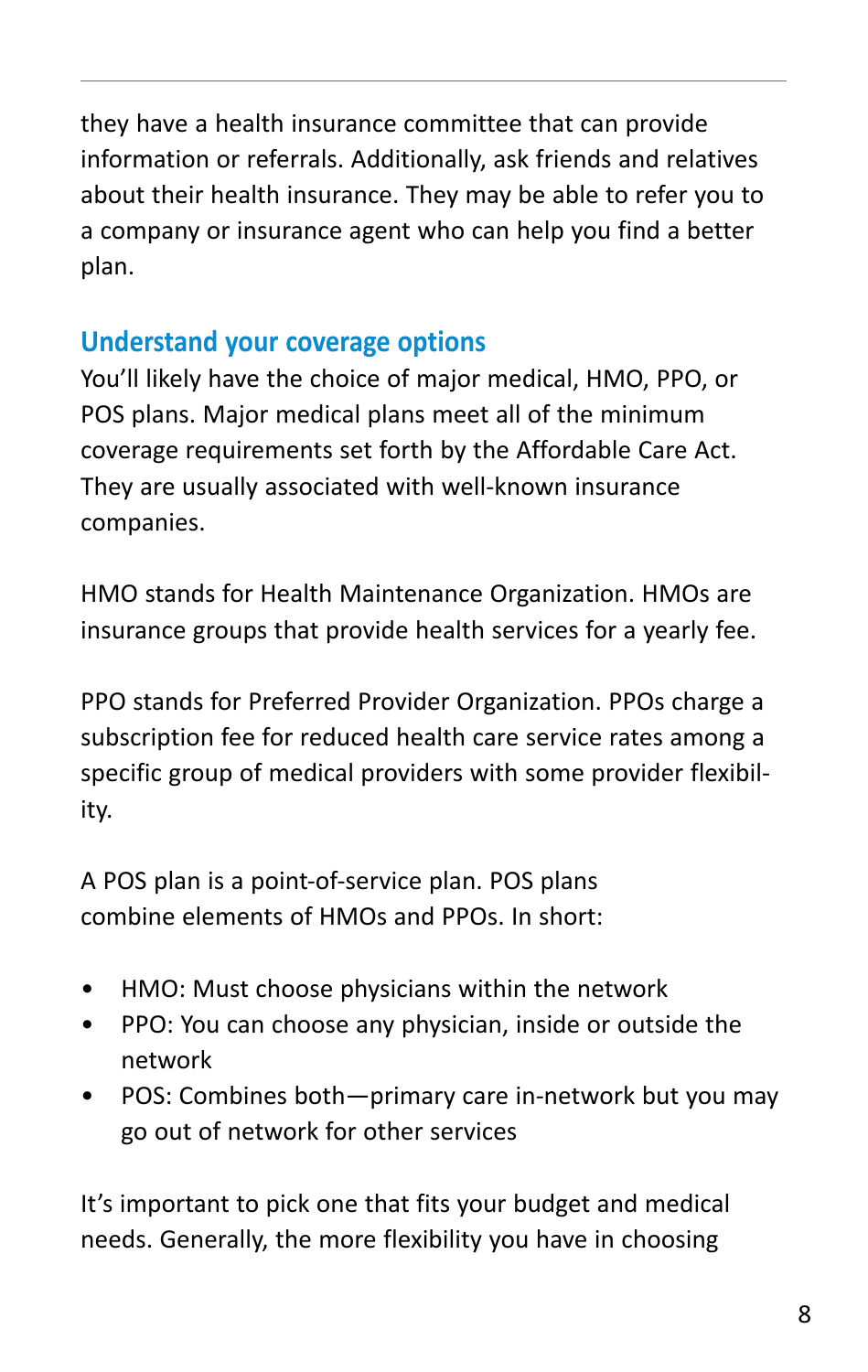doctors and facilities, the more you'll pay. Weigh the costs and benefits of those choices.

Even if you can't go from one group policy to another – for instance, if you lose your job – a short-term individual policy may be helpful to keep up with any unexpected medical expenses. If necessary, look into a short-term medical policy until you start another job or can find other insurance. You may not get the best coverage, but it may be better than no coverage at all.

#### **Consider COBRA**

Generally, if you're employed at a company with 20 or more workers and you:

- Leave your job
- Your work hours are reduced (making you ineligible for employer-paid insurance)
- You're terminated for something other than gross misconduct
- You get divorced and lose coverage under your spouse's plan

You can likely elect to continue your insurance coverage under COBRA if the above situations apply to you. You'll have to pay the full amount of the premium plus an administrative fee of 2 percent. Without your employer pitching in, that can be expensive! However, you may want to hang onto it while you find other coverage.

You generally have up to 60 days after losing your employer coverage to elect to be covered under COBRA, and coverage is then retroactive. But don't wait that long to either sign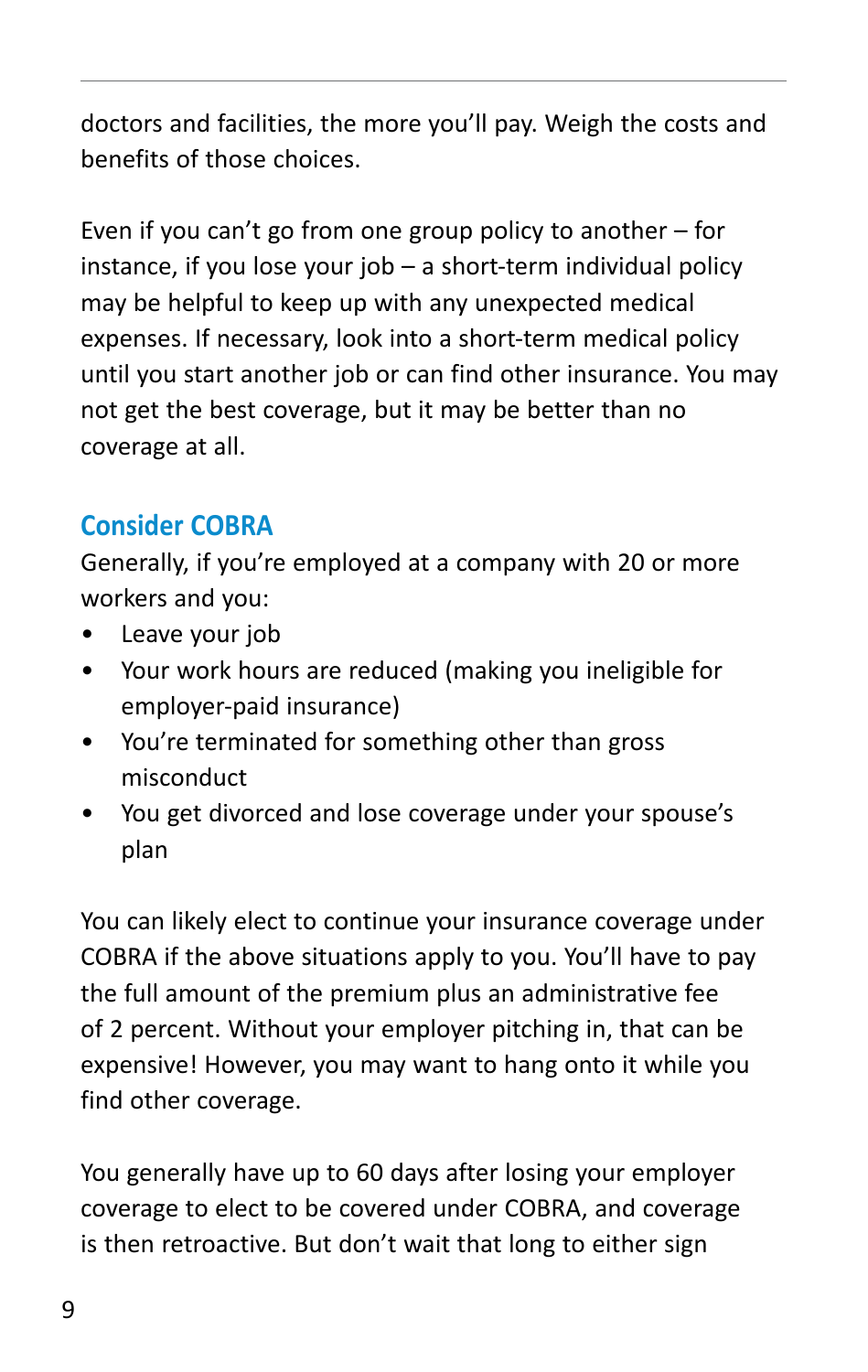up or find other coverage. Remember, if you go 63 days without coverage, you lose important rights under HIPAA. Get information about COBRA as soon as you leave your job so you can make an informed decision. Go to [healthcare.gov/](https://www.healthcare.gov/unemployed/cobra-coverage/) [unemployed/cobra-coverage/](https://www.healthcare.gov/unemployed/cobra-coverage/) to learn more.

If needed, you can elect to keep coverage only for your spouse and other dependents who are covered under your employer-sponsored plan.

#### **Act on the Affordable Care Act**

Congress passed the Affordable Care Act, also known as the ACA or "Obamacare" in 2010. Among other things, it says insurance companies can't deny you coverage because of pre-existing conditions. The ACA also mandates that everyone get insured, though this is now different in some states. Failure to do so results in a penalty in California, District of Columbia, Massachusetts, New Jersey, and Rhode Island. There is an individual mandate in Vermont, but it doesn't have a penalty attached. Learn more about ACA coverage at [Healthcare.gov.](https://www.healthcare.gov)

#### **Try the blues**

Blue Cross/Blue Shield are large insurance companies and may offer programs for consumers who can't get insurance elsewhere. Visit their main website, [bcbs.com](https://www.bcbs.com), for information on a Blue Cross/Blue Shield program in your area.

#### **Insure for the worst**

Major medical or "catastrophic" insurance features high deductibles and covers expenses like a stay in the hospital, surgery, intensive care, diagnostic X-ray, and lab tests. If you can't afford the kind of coverage you'd like, it may make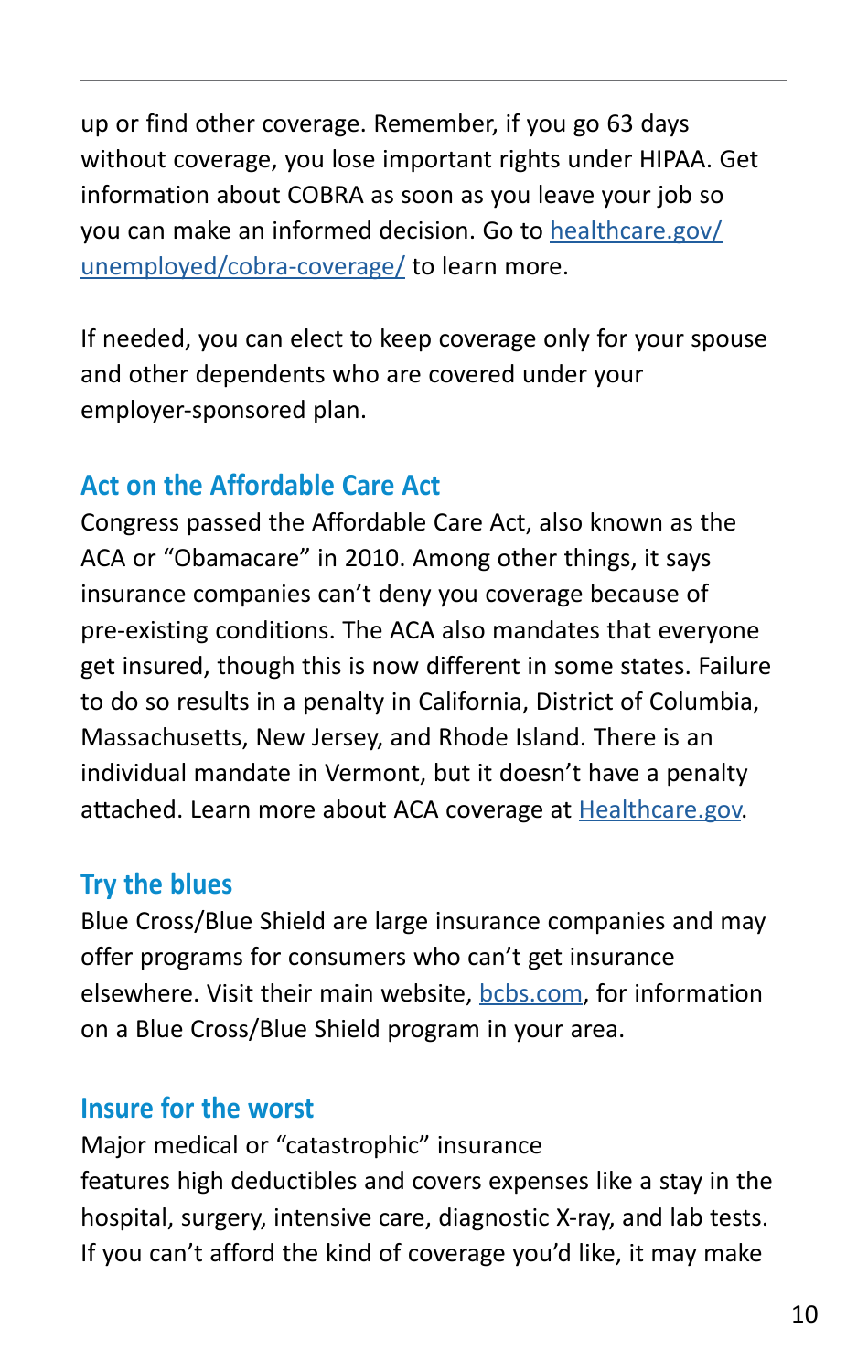sense to consider insuring for the worst – a serious illness or accident. Major medical policies often offer high deductibles

of \$500 to \$2,000 or more. That means the plan pays no benefits until you've reached the deductible amount. Still, it could be a lifesaver by helping your family get the medical care they need if the worst should happen.



#### **Join the club**

Check with trade or professional associations, alumni associations, or local Chambers of Commerce, all of which may offer health insurance programs for their members. But just because an association endorses a program doesn't mean it's good. Some large associations have been duped by fraudulent health care programs. Make sure you investigate and verify any group plan.

#### **Check out Medicaid**

If your income is low or you've been unemployed for a period of time, you may be eligible for Medicaid. Medicaid is a program under the Social Security Act that provides medical assistance for certain individuals and families with



low incomes and resources. Medicaid is the largest program providing medical and health-related services to America's poorest people.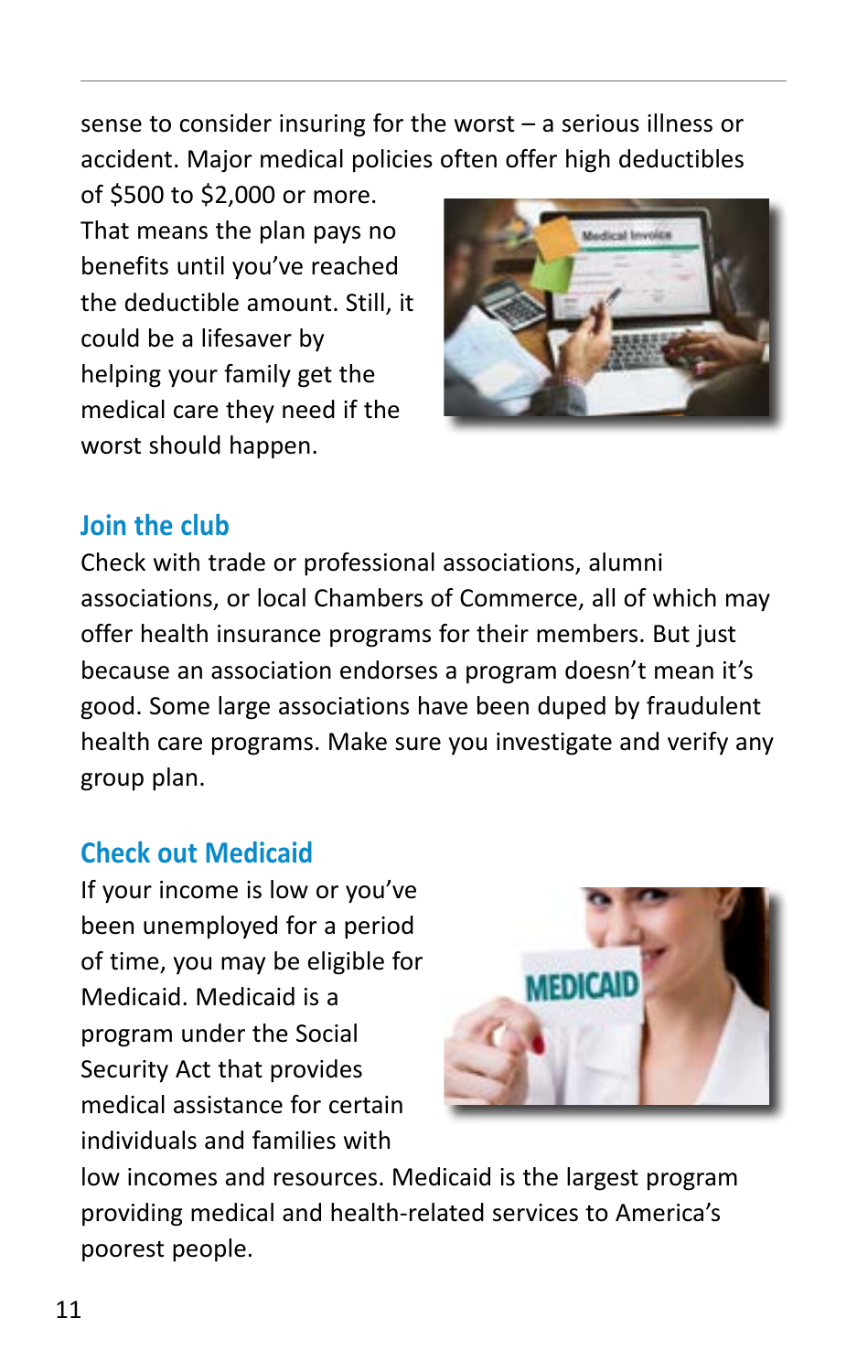While there are national guidelines that the Federal Government provides, each state establishes its own eligibility standards; determines the type, amount, duration, and scope of services; sets the rate of payment for services; and administers its own program. Thus, the Medicaid program varies considerably from state to state as well as within each state over time.

#### **Get Uncle Sam's help**

As of 2003, self-employed consumers can often deduct 100 percent of their insurance premiums. If you're operating a small business, either on the side or full-time, you may want to talk with your accountant to find out whether you can deduct your premiums.

Also keep track of your out-of-pocket expenses, mileage to doctor's offices, even meals (if you travel for certain types of medical care).

If your medical expenses are high in one year, you may be able to deduct those that exceed 7.5 percent of your gross income. Ask a tax specialist for more details.

#### **Consider an MSA**

Known as a "medical IRA," a medical savings account (MSA) can give you the benefit of saving for health care expenses along with valuable tax deductions. These policies are usually available both to self-employed individuals as well as groups of one. MSAs combine a high deductible plan with a savings account. For example, you may have a policy with a deductible of \$2,000 and you may contribute \$100 per month to the plan to build up your savings account throughout the year.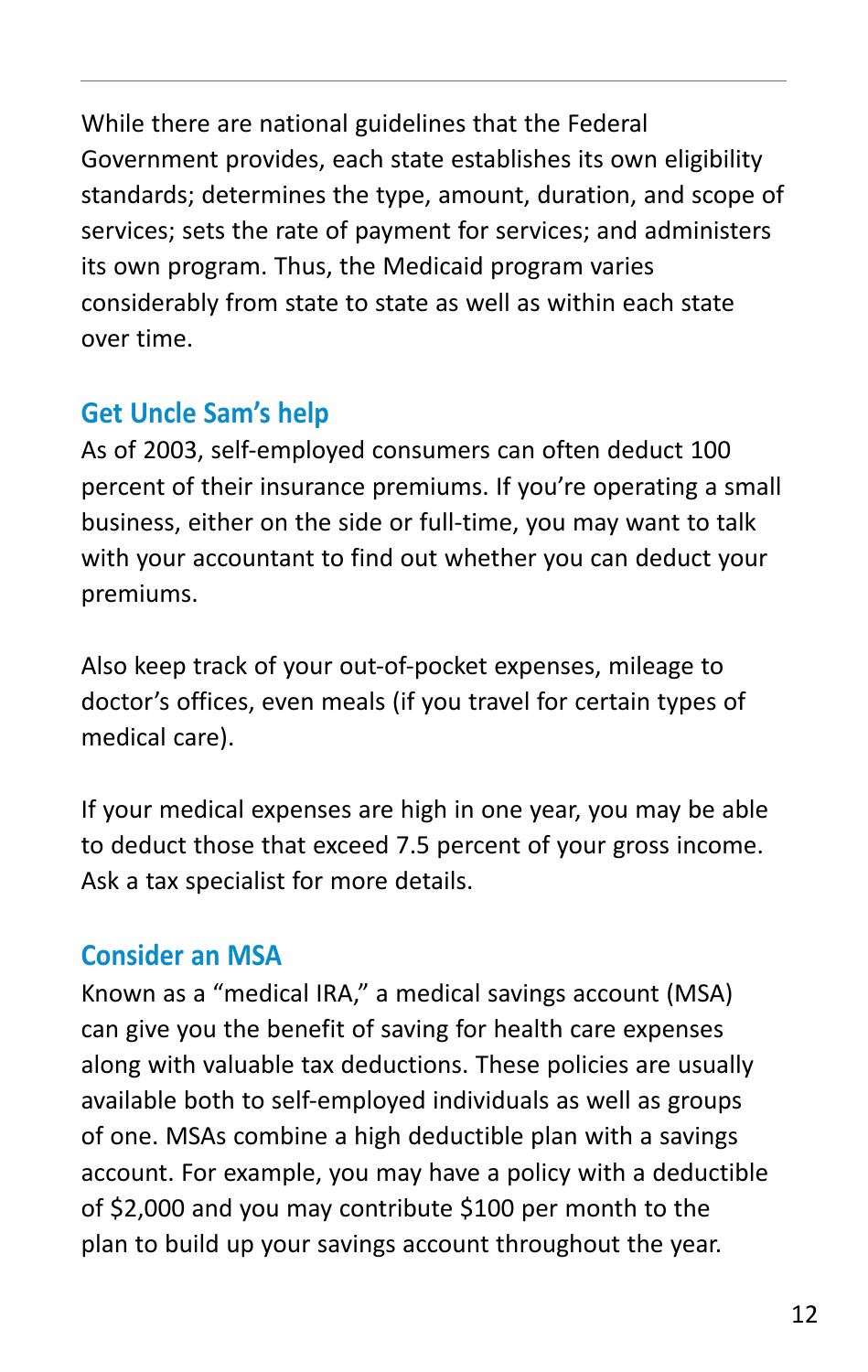Your contributions to this savings account are tax deductible, and your earnings in the account are tax deferred. If you use the money in the savings account to pay for qualified medical expenses, those withdrawals are tax-free. If you don't use the money, it accumulates in an account where it can be saved for retirement.

Shop for an MSA just as you would any other type of health plan by contacting local insurance agents or searching online. You'll find helpful details about MSAs from AARP.

#### **Look for free or discounted care**

Call your local health department to find out about free immunizations, health fairs, or health clinics in your area. The government also offers free health care information on topics related to various health conditions. Visit [hhs.gov](http://hhs.gov) for topics and resources.

You may also be able to receive free or discounted care on dental services, massages, acupuncture, or other types of health services from schools that need patients so their students can practice and learn. Search online for schools near you.

#### **Reconsider emergency care**

Many people these days are using emergency rooms as their physicians, either because they haven't established a relationship with a doctor or because they know they can't be turned away if they don't have insurance. It can be more expensive, however, since most emergency room visits mean charges from the hospital as well as from the doctor. If it's not truly a medical emergency, a 24-hour clinic may be less expensive.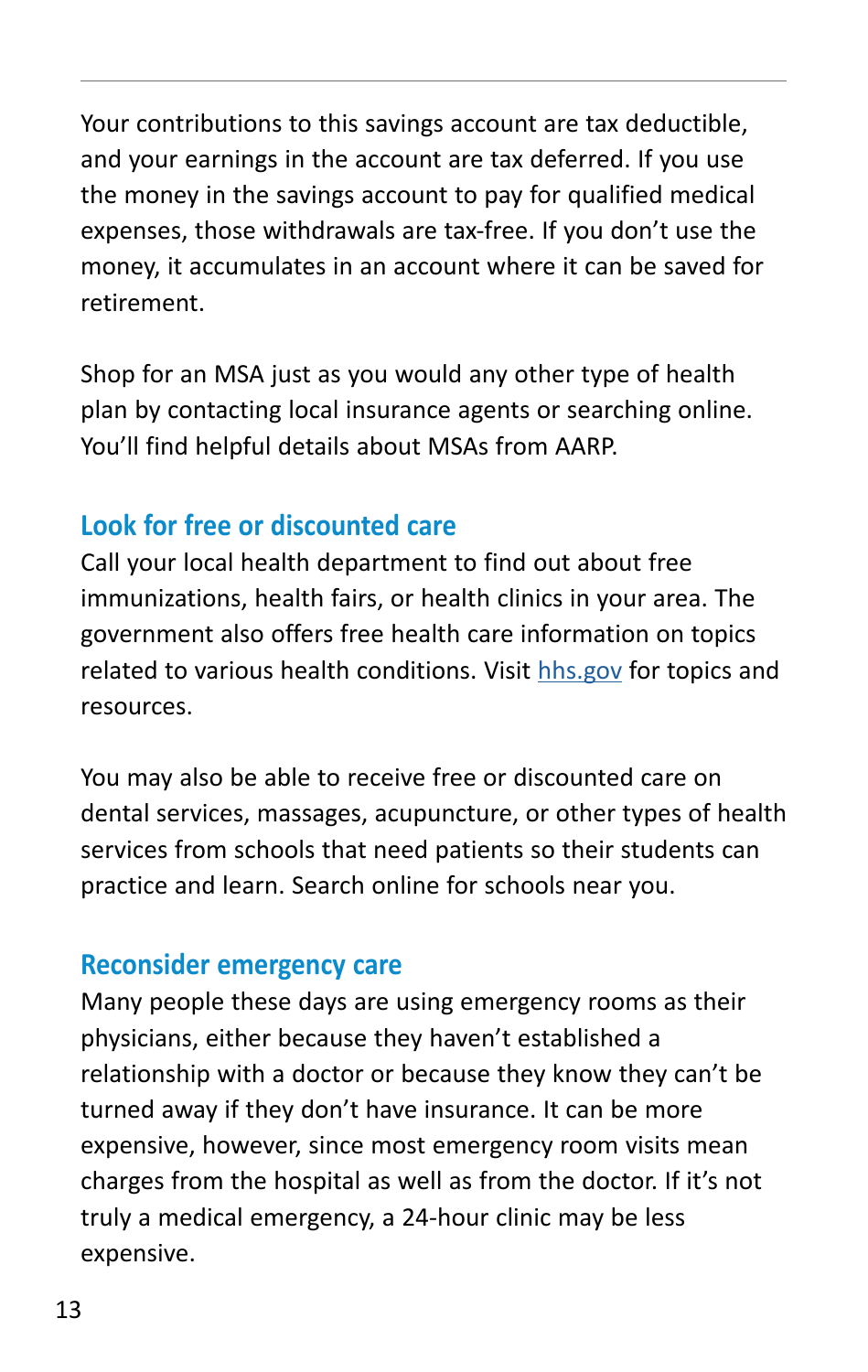#### **Watch out for scams!**

Before you sign up for a health insurance plan, make sure you check it out thoroughly. Thousands of consumers have been ripped off by health insurance scams that often look very real. These companies often employ slick marketing brochures with names that sound like trusted companies. It can be difficult to identify these companies, but the first place to start is with your state insurance department.

In other cases, consumers signed up for health insurance plans that were real but generated numerous complaints because of billing problems or slow payments of claims. That's the last thing you need when you're sick! A few steps can help here:

- Call your insurance broker to check out the insurance company you're considering and find out whether it's licensed and what kinds of complaints have been received. Don't do business with a company that isn't licensed or through an agent that's not licensed.
- Check the insurance company's financial stability rating with an independent company like AM Best [\(ambest.com\)](http://ambest.com) or Standard & Poors ([standardandpoors.com](http://standardandpoors.com)). This can help you evaluate the company's ability to pay claims.
- Try an internet search under the company's name, perhaps also adding the word "complaints" to bring up any news releases or articles about the company. You can also check sites like the Better Business Bureau [\(bbb.org](http://bbb.org)) or Trustpilot ([trustpilot.com](http://trustpilot.com)).

#### **Know what you're getting**

Some consumers sign up for cheap programs they think are health insurance. In fact, they may be discount health plans that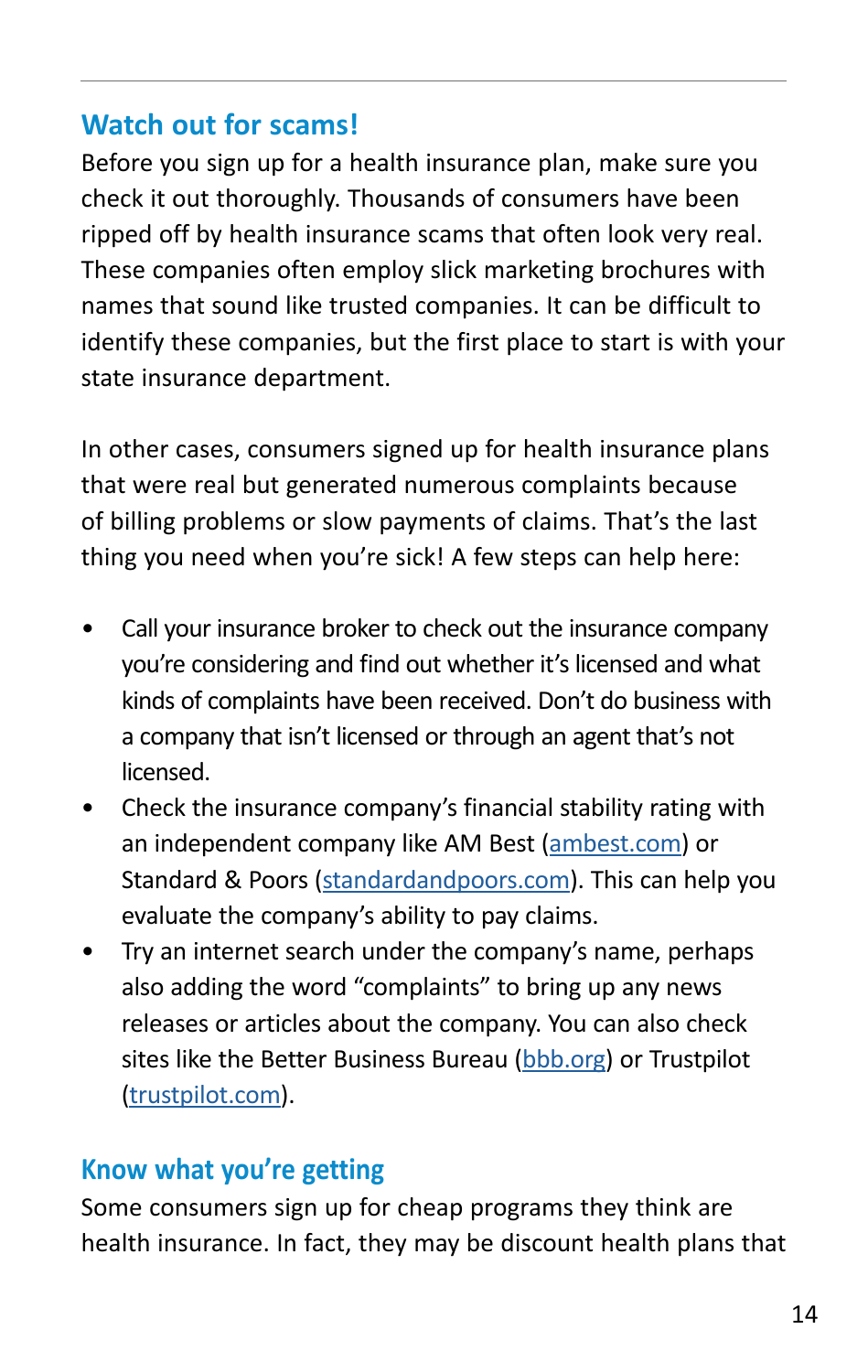offer discounts on services from participating medical providers. While these can be helpful in reducing your costs, they are not health insurance. Instead, you'll have to pay for the services you receive, and you'll have to use a network of participating providers. Still, if you can't get insurance, they may help you keep routine costs down. These discount companies are not usually regulated by the state, so you'll have to be extra careful when researching their track record.

#### **Know the rules**

Read your plan carefully so you understand what is covered, which facilities you must use for the lowest co-payment, and procedures for receiving certain types of services such as inpatient services, outpatient services, or referrals to specialists. Fail to follow the rules and you may find yourself paying more out of pocket. If you don't understand the policy or procedures, ask the insurance company for an explanation. With health insurance, it's always better to be safe than sorry.

#### **Watch the ceilings**

Make sure your policy has a ceiling for out-of-pocket expenses for catastrophic illnesses. This is called a "stop loss" provision, and many insurance policies don't have it. In addition, look for a maximum lifetime benefit of at least \$1 million (\$2-3 million is preferable). One serious medical problem could wipe that out in a moment.

#### **Know your rights**

Under the Affordable Care Act, you cannot be denied coverage for pre-existing conditions. The U.S. Department of Health & Human Services defines a pre-existing condition as "a health problem that you had before the date that new health coverage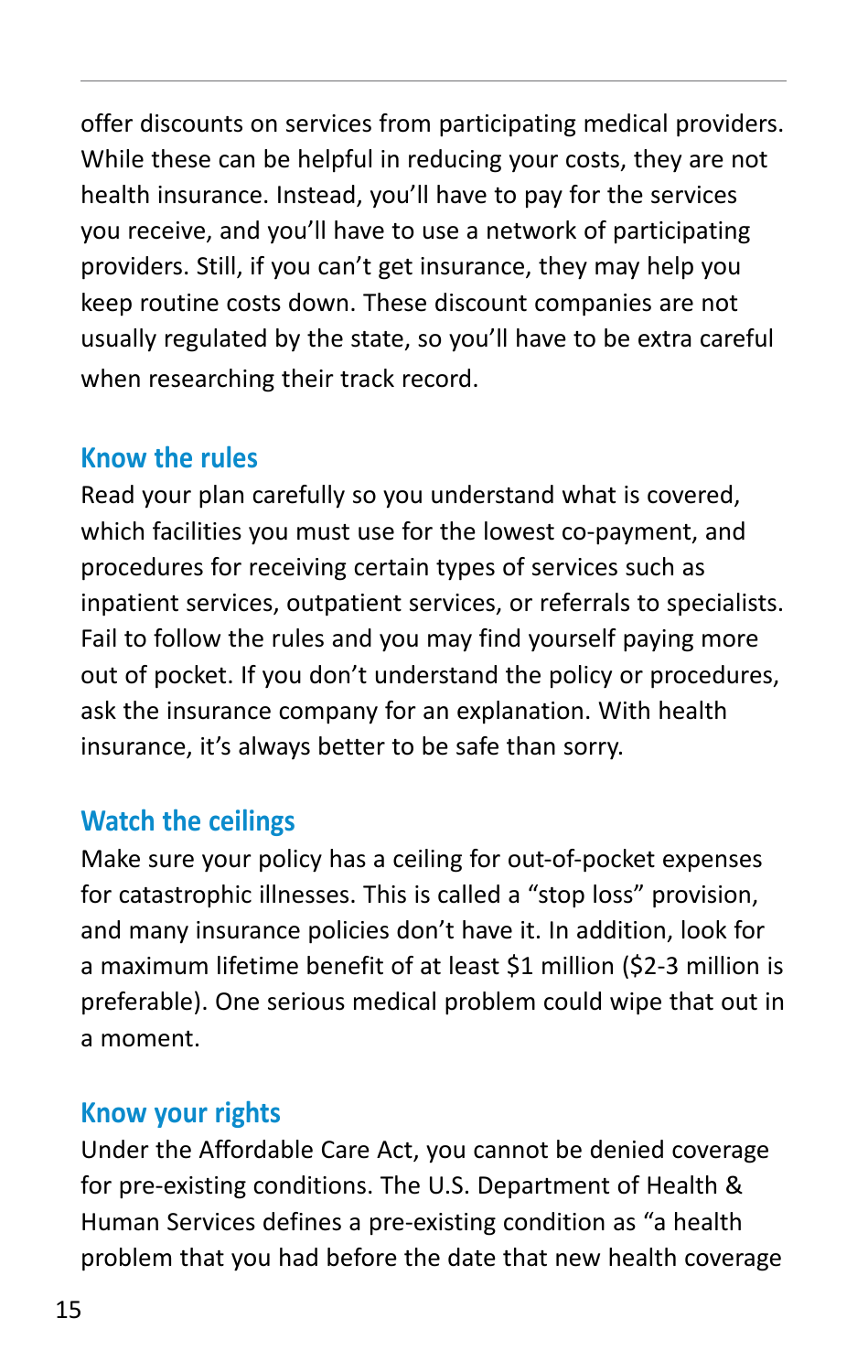starts." Some examples include cancer, COPD, and diabetes. Usually, they are long-term or chronic illnesses.

# **Prescriptions**

Some prescriptions can cost hundreds – or even thousands – of dollars per month. If the cost is too high, ask your doctor if there are alternative treatments. If their recommended medication is the only option, use the below methods to lessen your out-of-pocket costs.

#### **Generic brands**

The FDA says that generic medications can cost 80 to 85 percent less than their brand-name counterparts. That kind of discount means big savings on prescriptions. Always ask your doctor or pharmacist if there is a generic version of the brand-name medication you were prescribed. For common drugs, there answer is often yes.

#### **Prescription coupons**

Prescription coupon websites and apps can offer medication discounts that are sometimes even better than what your insurance covers. [GoodRx](https://www.goodrx.com) and [Blink Health](https://www.blinkhealth.com) are two of the most popular. If you must get brand-name drugs, you can sometimes get coupons and discounts directly through the manufacturer's website. Look up which company makes the medication and see if you can get a lower price.

#### **Mail-order pharmacies**

If you do have a health care plan that includes prescription benefits, you may find it (much) cheaper to order from a participating mail order pharmacy. Ask your health plan provider.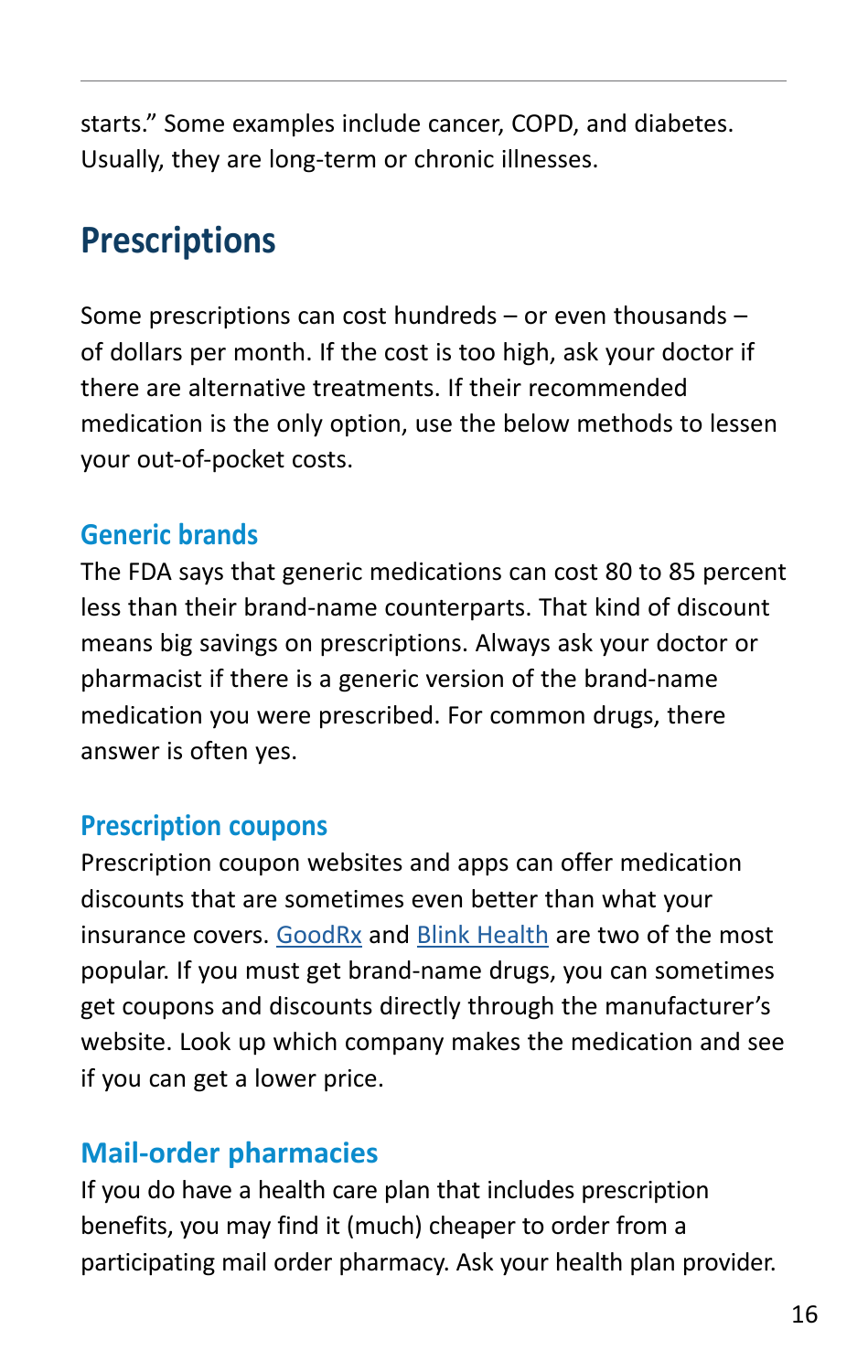## **Communication**

It can feel like a major taboo to discuss prices with your doctor, but it's a taboo that needs to be broken. Affordability is an important part of health care.

# **Providers**

#### **Ask about cost**

When meeting with your general practitioner or specialists, always bring up cost. It may be awkward at first, but you can better care for your health when you're sure you can afford it. Be honest about what you can pay for. A good doctor will work with you to come up with the best treatment plan that works for your budget.

You can also ask the hospital to prepare an estimate of the cost of your stay before you go in. Whether or not you have insurance, this can help you work out a payment plan beforehand, rather than waiting until you're trying to recuperate.

#### **Negotiate bills**

If you will have trouble paying for your doctor's visits, ask your doctor upfront if you can set up a payment plan. And don't be afraid to try to negotiate a reduction in the bill. If you don't have insurance, for example, you'll likely pay more than the insurance company would. So, you may want to ask for a discount if you pay the bill at the time of visit.

#### **Keep everything**

Keep a health care file with a record of all bills, claims, and correspondence. It also helps to write down questions you want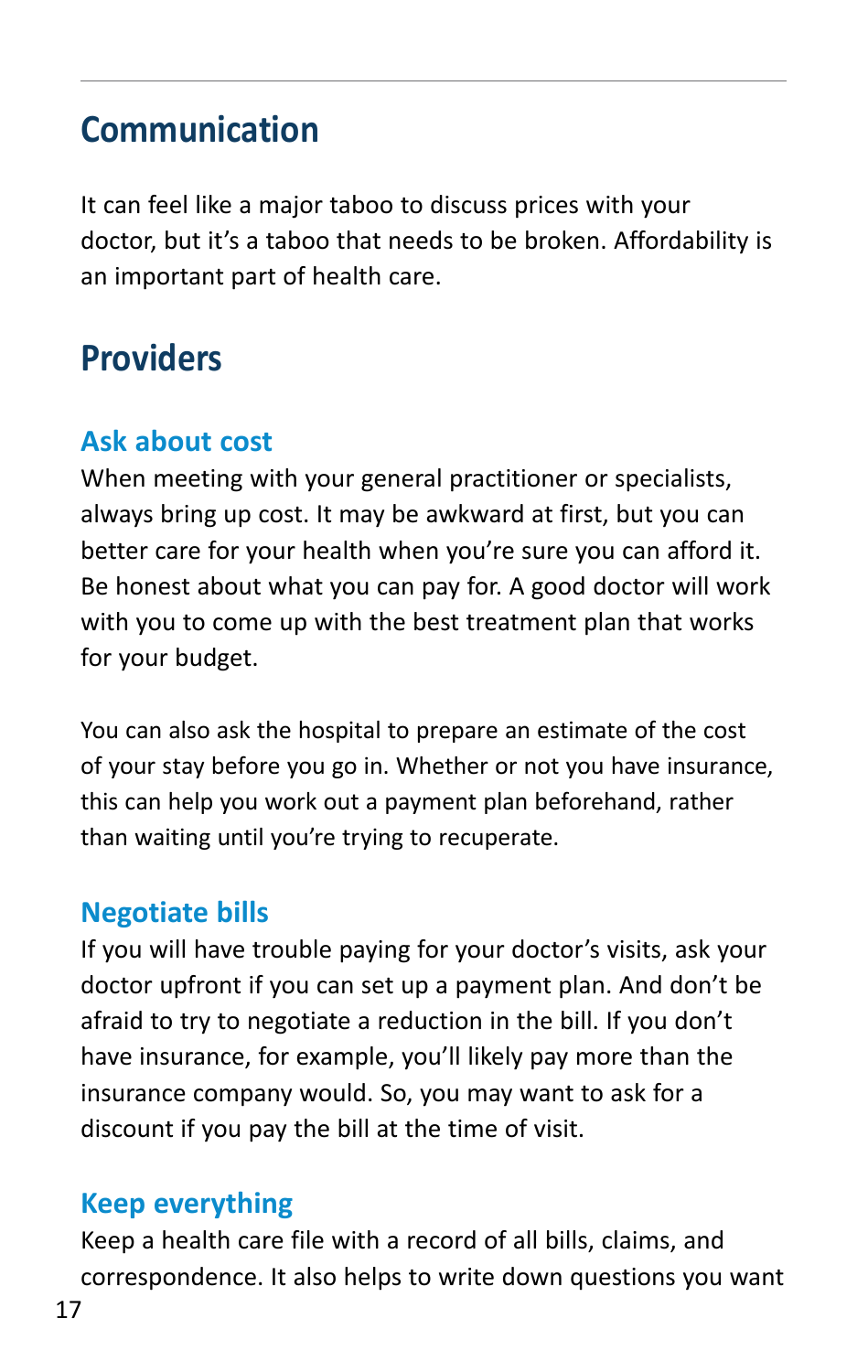to ask before your appointments and take notes during doctor visits. While in the hospital, if possible, question all medications and tests you are receiving and keep notes of what was administered, when. You may have to request copies of your medical records to verify that the charges for the services you received were correct. Don't be afraid to question any items on your bill. If you do believe you have found mistakes, put them in writing to the hospital billing department and keep a copy of the letter for your records.

# **Health insurance**

#### **Ask about benefits before treatment**

Find out if a medical procedure you're having requires prior authorization. If it does, and you fail to get the authorization, you may be stuck with the whole bill. Even if you're admitted because of an emergency, most insurance companies require you to notify them within 48 hours. Make sure your spouse or family members have copies of your insurance cards in case they are needed.

#### **Dispute bills properly**

If you have a dispute over a medical bill, particularly if you think your insurance was supposed to cover it, don't simply refuse to pay. Doing so may mean the bill will be sent to a collection agency and then damage your credit for the next seven years.

Ask the insurance company how to appeal a claim if they refuse to pay for something you thought should be covered. Put any disputes or appeals in writing and mail them certified mail, return receipt requested. Keep copies of all correspondence and make notes of each phone conversation.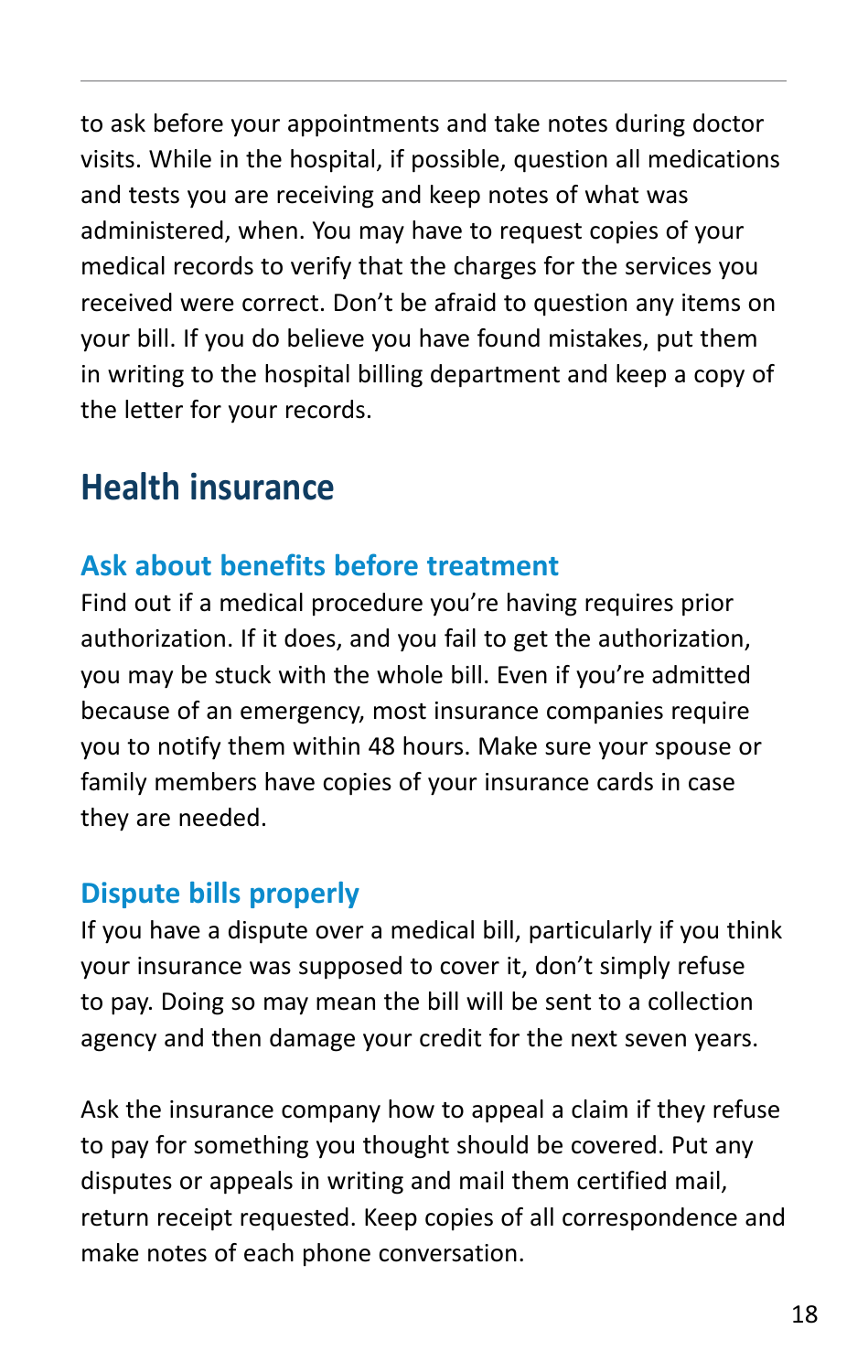You can also complain to your state insurance commissioner, but don't assume they will resolve the problem for you.

They usually look for patterns of complaints before acting on an issue. If you still think



the insurance company should pay for a particular bill but refuses, you may want to consult an attorney.

#### **Speak up**

If you have a complaint against your health insurance company, you can file a complaint with your state's insurance department. Visit [NAIC.org](http://NAIC.org) to learn more.

#### **Patient advocates**

A patient advocate is someone who can adequately explain your treatments, their costs, and how to navigate insurance procedures.

Some employer-sponsored health insurance plans offer the help of patient advocates. If you get your insurance on your own, patient advocates may be part of your coverage plan. You could also hire a private advocate.

The Patient Advocate Foundation provides free advice. Visit [PatientAdvocate.org](https://www.patientadvocate.org/) to learn more.

# **Collections**

The last of the 3 C's is the one to avoid the most. Unpaid medical debts can sometimes be sent to a debt collection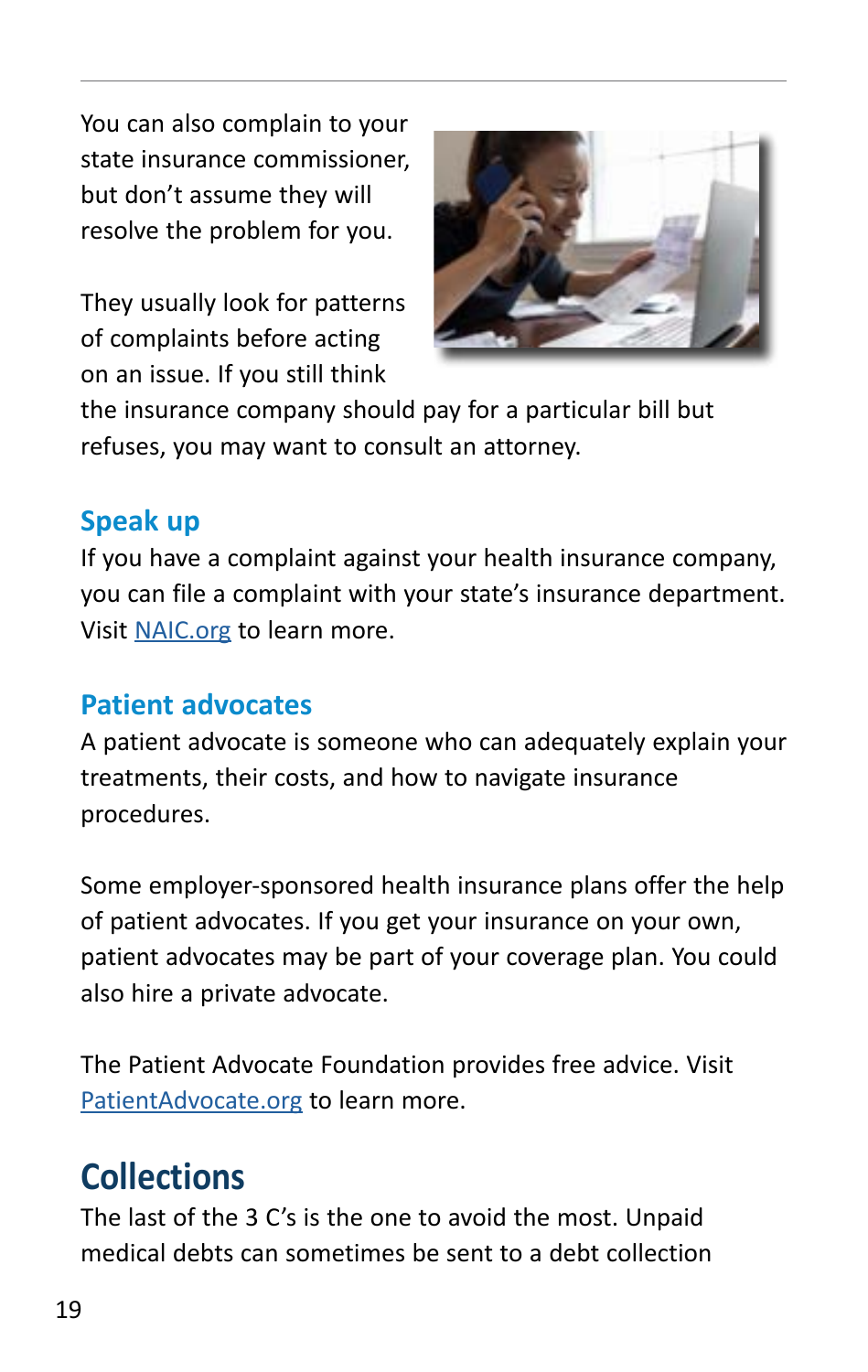agency. These accounts will then be treated like any other debt in collections and can be much harder to deal with.

#### **Avoiding collections**

The best way to deal with collections is to not let your medical bills get there in the first place. Hopefully, if you've followed the instructions under the other two C's, this won't be an issue.

#### **Don't ignore the bills**

It often takes a long time for a medical provider to send a bill to collections. But if you ignore it time and time again, it may just end up there. Try to pay every bill as soon as you get it. If you can't pay it, don't ignore it  $-$  call the office or billing department and start negotiating.

#### **Protect your credit**

A medical debt in collections is treated like any other collections account. This means it will affect your credit report in the same way. It could be on your report for seven years if you don't act on it, potentially limiting your ability to make major purchases.

# **What to do with a health care bill in collections**

#### **Don't wait**

The three major credit bureaus – TransUnion, Equifax, and Experian – enacted the National Consumer Assistance Plan in 2015. It changed medical debt reporting rules to prevent abuse by collectors. There is now a grace period of 180 days before a collector can report a medical debt account to the credit bureaus.

Take action as soon as possible to prevent the account from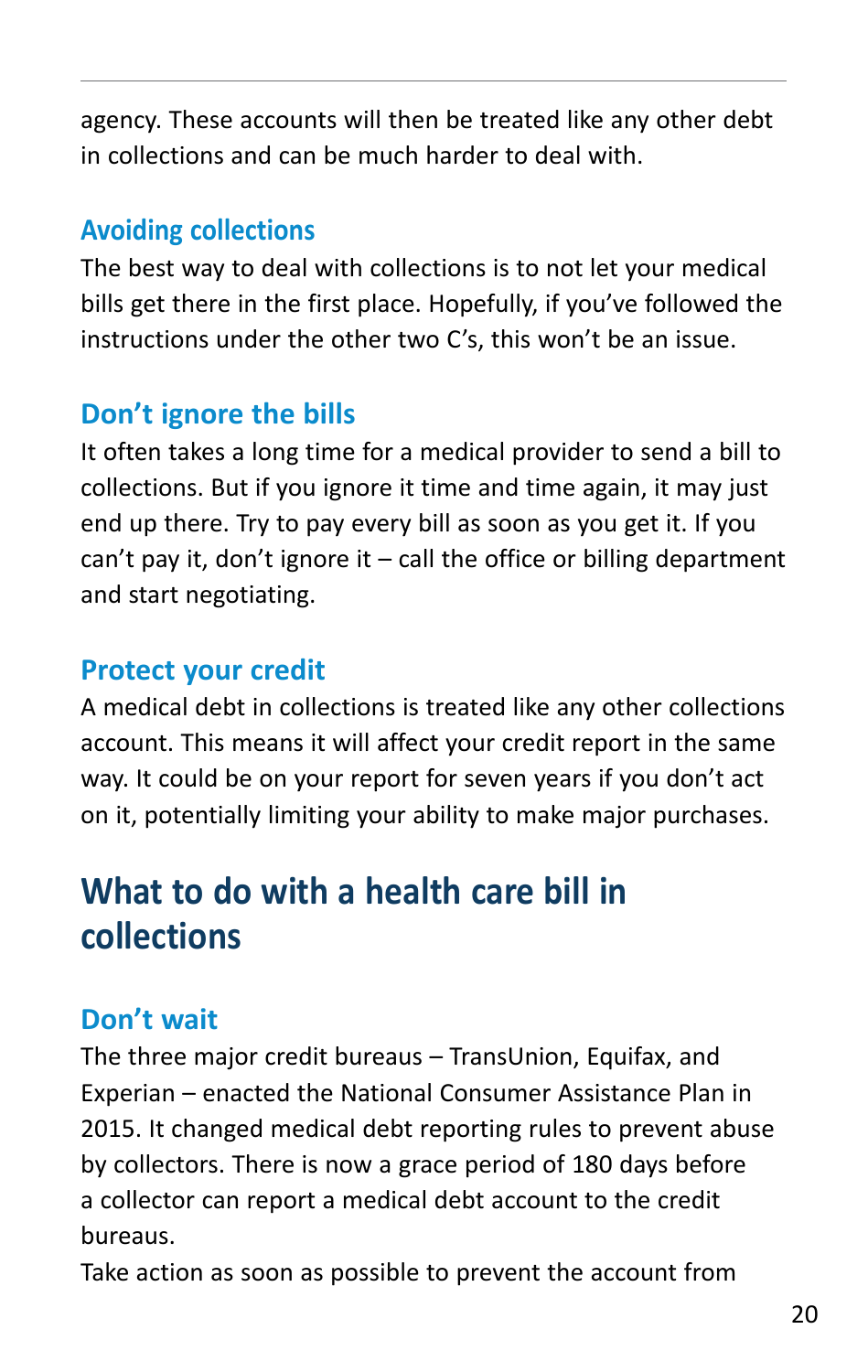being added to your report. If you or your insurance pays the bill before the 180-day period ends, the account will not affect your credit.

#### **Ask for proof**

A collections agency must legally provide proof of the debt if you ask for it. Before doing anything else, request that the agency mail you proof of the debt. It may be a scam if they don't.

#### **Contact your provider**

Sometimes, a health care provider may be willing to take an unpaid bill back out of collections. Ask the hospital or medical office about the bill and how you could work with them to pay it outside of collections.

#### **Contact your insurance company**

Perhaps the health care service you were billed for was supposed to be covered by your insurance and there was a mistake. If that's the case, the collections account will immediately be removed from your credit report once paid by insurance.

#### **Pay it yourself**

Pay off the debt in full if you can afford it. The collections account will remain on your credit report, but will fall off after seven years. You can also attempt to settle the debt for less than what you owe, although this will also negatively affect your credit report.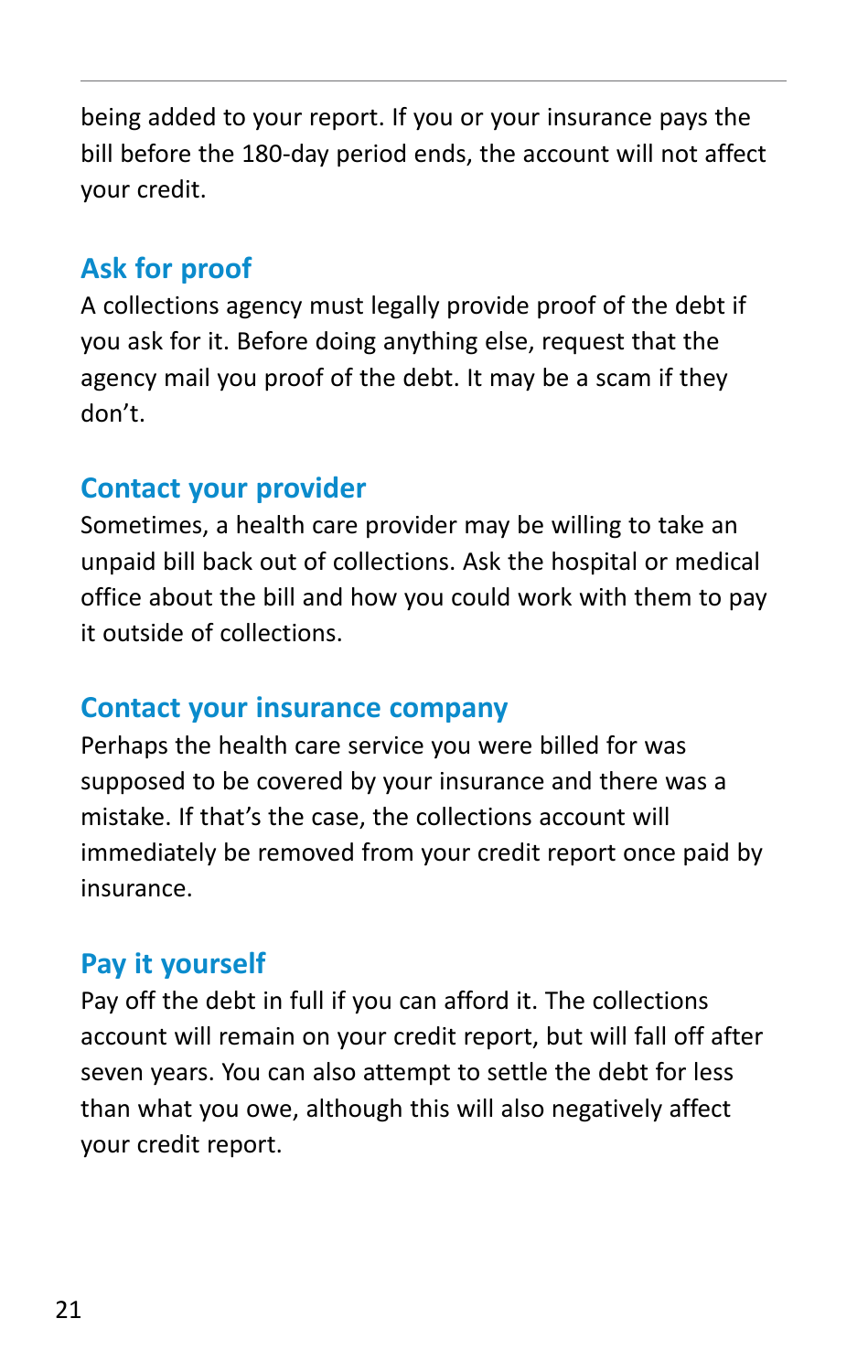#### **What about "pay for delete?"**

Those who settle their medical debt in collections may want to try the "pay for delete" method of removing the account from their credit report. Experts don't recommend this, because it's not reliable and can sometimes be a scam. Instead, try negotiating to have the collections account listed as "paid in full" on your credit report instead of "settled."

# **Other medical debt relief options**

#### **Credit counseling**

For help deciding on the best medical debt solution for you, you can call a certified counselor at Consolidated Credit for free at **1-800-210-3481**. If you then enroll in a Debt Management Program (DMP) through Consolidated Credit for your credit card debt, you may also be able to enroll your medical debt. However, you cannot enroll in a DMP for medical debt alone.

#### **Debt settlement**

To settle your debt, you make an agreement with the collector to pay less than what you owe. It will hurt your credit and you will either have to make a lump-sum payment or monthly payments. You can attempt to negotiate a settlement on your own or contact a debt settlement agency.

#### **Bankruptcy**

You may be able to discharge your medical debt collections account if you file for bankruptcy. You will get a fresh start if you file, but it will also majorly damage your credit.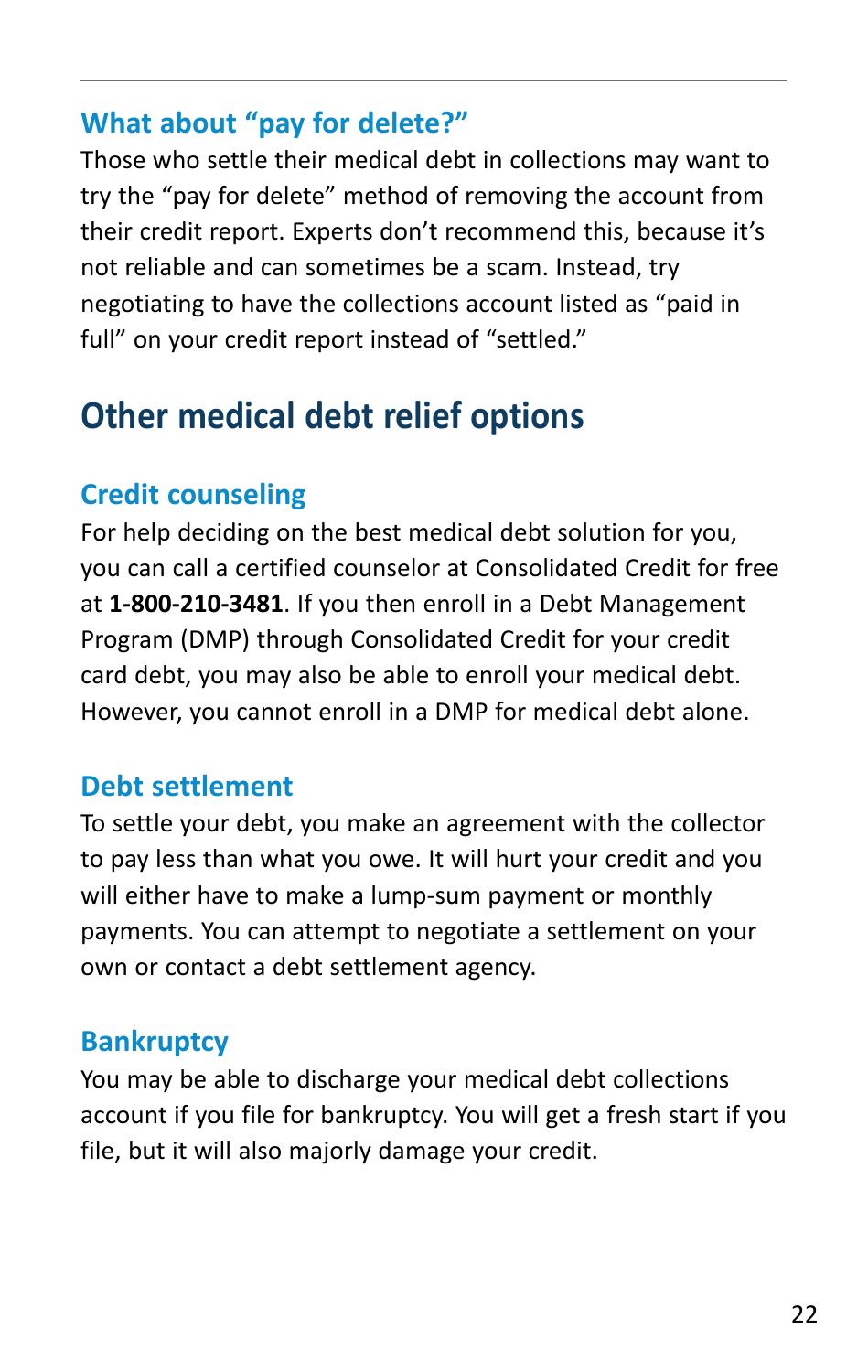

#### **About Consolidated Credit**

Consolidated Credit is a consumer oriented, public education organization. We are an industry leader in providing credit counseling and debt management services throughout the United States.

Our mission is to assist individuals and families end financial crises and help them solve money management problems through education, motivation, and professional counseling.

We are dedicated to empowering consumers through educational programs that will influence them to refrain from overspending and abusing credit cards, as well as to encourage them to save and invest. We sponsor local free seminars that are also available to any group or organization that requests our educational services.

Our professionally trained counselors have assisted thousands of families across the United States. Regardless of whether your financial problems are due to the purchase of a new home, birth of a child, major illness, or any other circumstance, we can help.

Our organization is funded primarily through voluntary contributions from participating creditors. Our programs are designed to save our clients money and liquidate debts at an excellent rate.

Consolidated Credit is a member of the Better Business Bureau, the National Association of Credit Union, United Way of Broward County and Financial Counseling Association of America.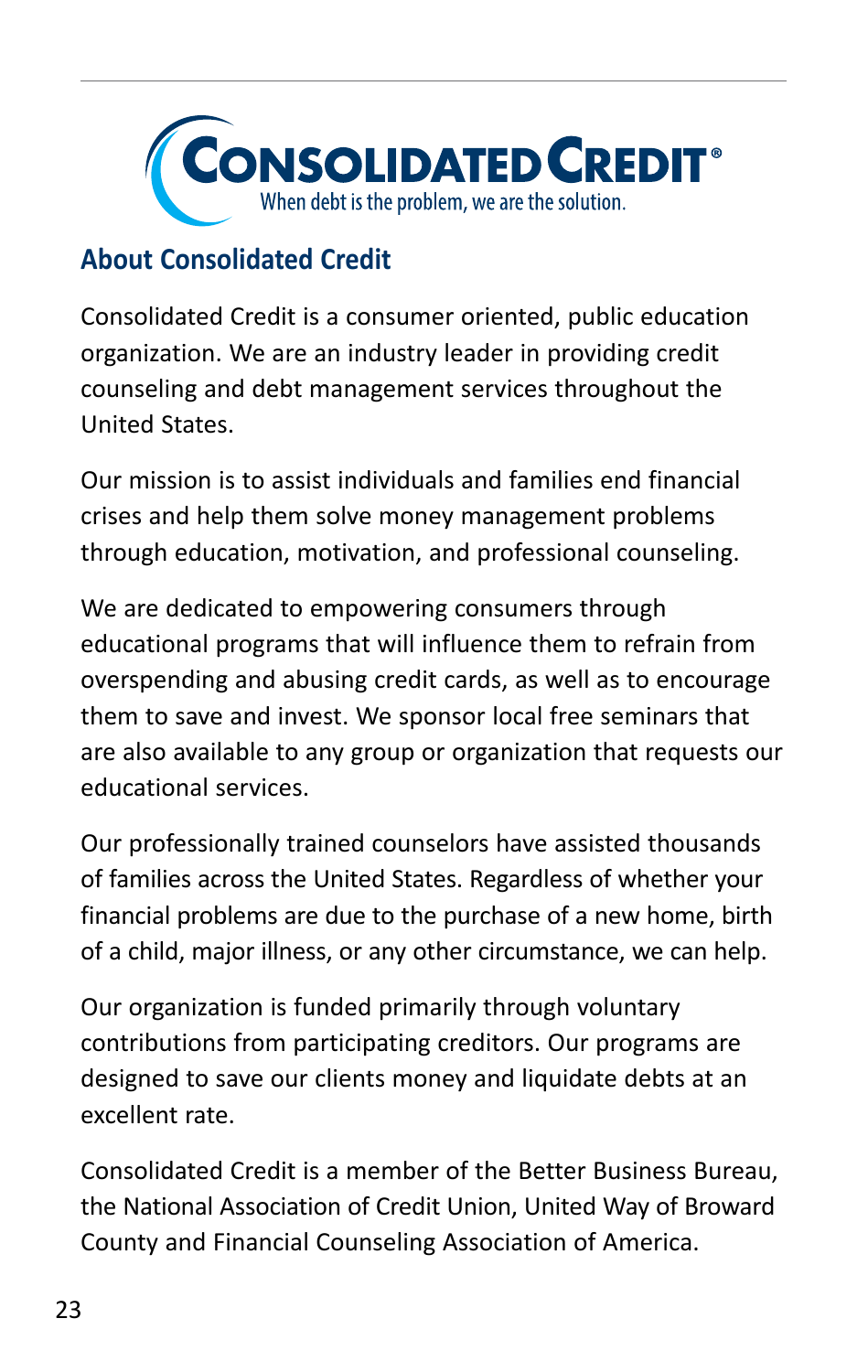# **NOW YOU CAN FIND FREEDOM FROM DEBT!**

Consolidated Credit, a nationally recognized organization, will provide you with professional financial education, counseling and resources. In addition, you can benefit from customized Debt Management Programs, which incorporate a bill consolidation plan to help you regain your financial freedom.

#### **Our Certified Financial Counselors can:**

- Reduce or even eliminate interest rates!
- Eliminate late charges and over-limit fees.
- Consolidate debts into one lower payment.
- Help you pay off debt faster.
- Rebuild your credit rating.
- Save you thousands of dollars.
- Get you on a plan to be debt free!



**Call today, and take your first step toward financial freedom!**

# **1-800-210-3481**

or visit www.ConsolidatedCredit.org

**NSOLIDATED CREDIT<sup>®</sup>**<br>When debt is the problem, we are the solution.



5701 West Sunrise Blvd., Fort Lauderdale, Florida 33313